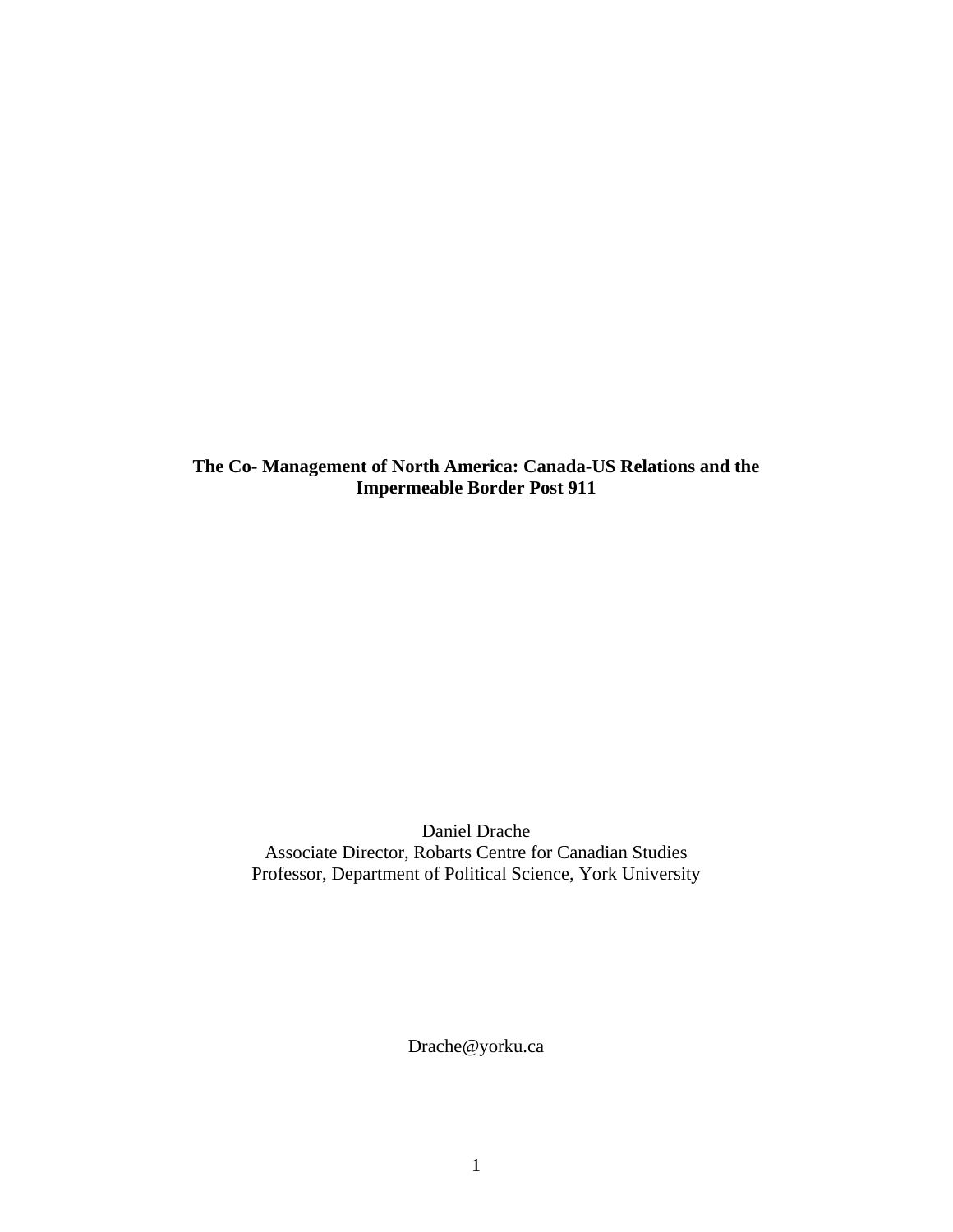# **The Co- Management of North America: Canada-US Relations and the Impermeable Border Post 911**

Daniel Drache

Permeable Borders; Impermeable Needs

Until September 11, 2001, Canadians had not thought very much or very hard about the long border they share with the US. Nor had public authorities shown significant concern. There was no compelling imperative to contemplate it, particularly in this global age. Ideas passed through it, money poured over it and millions of people crossed it each year. Post–September 11, the border has changed beyond recognition. It is everywhere and everything. Issues now include enhanced security, protection of privacy rights, who we want as citizens, how cross-border traffic can be expedited and how open the border should be to political refugees.<sup>[1](#page-1-0)</sup>

 In fact, the world's longest undefended border was never unimportant. It has always been at centre stage in North America in the exercise of power and international cooperation. For Americans it embodies the indivisibility of their national sovereignty and paramountcy of homeland security. It is symbolically as important as the constitution and the presidency. For Mexicans their frontier with the US is the most iconic of institutions, inescapable and insurmountable linking together two radically different societies, economies and cultures in a thousand different ways. It embodies all their ambitions, pride, fears and insecurities. What a contrast with the Canadian belief that its border is largely invisible and unchangeable!

 Arguably, Mexicans, Canadians and Americans have come to understand each other less and less, and there are profound differences in how they think about the Great Border. The North American Free Trade Agreement (NAFTA) downsized the importance of national boundaries and minimized their importance as regulatory gates and commercial walls. Now Canada and Mexico find themselves in a new tense relationship with the US. The security wall is forbidding and its goals and aims controversial. Many of the old notions about a porous border no longer apply. The security needs of the US now reach into their domestic space and the effects are pronounced.

New Rules of the Game

 $\overline{a}$ 

Washington's Homeland Security Act has redefined and reconfigured the border in a way that is neither anti- or pro-border, but is totally different from what anyone had predicted

<span id="page-1-0"></span><sup>1</sup> This draw draws on material and argument from my book, *Borders Matters: Homeland Security and the Search for North America*, Fernwood: Halifax, NS., 2004.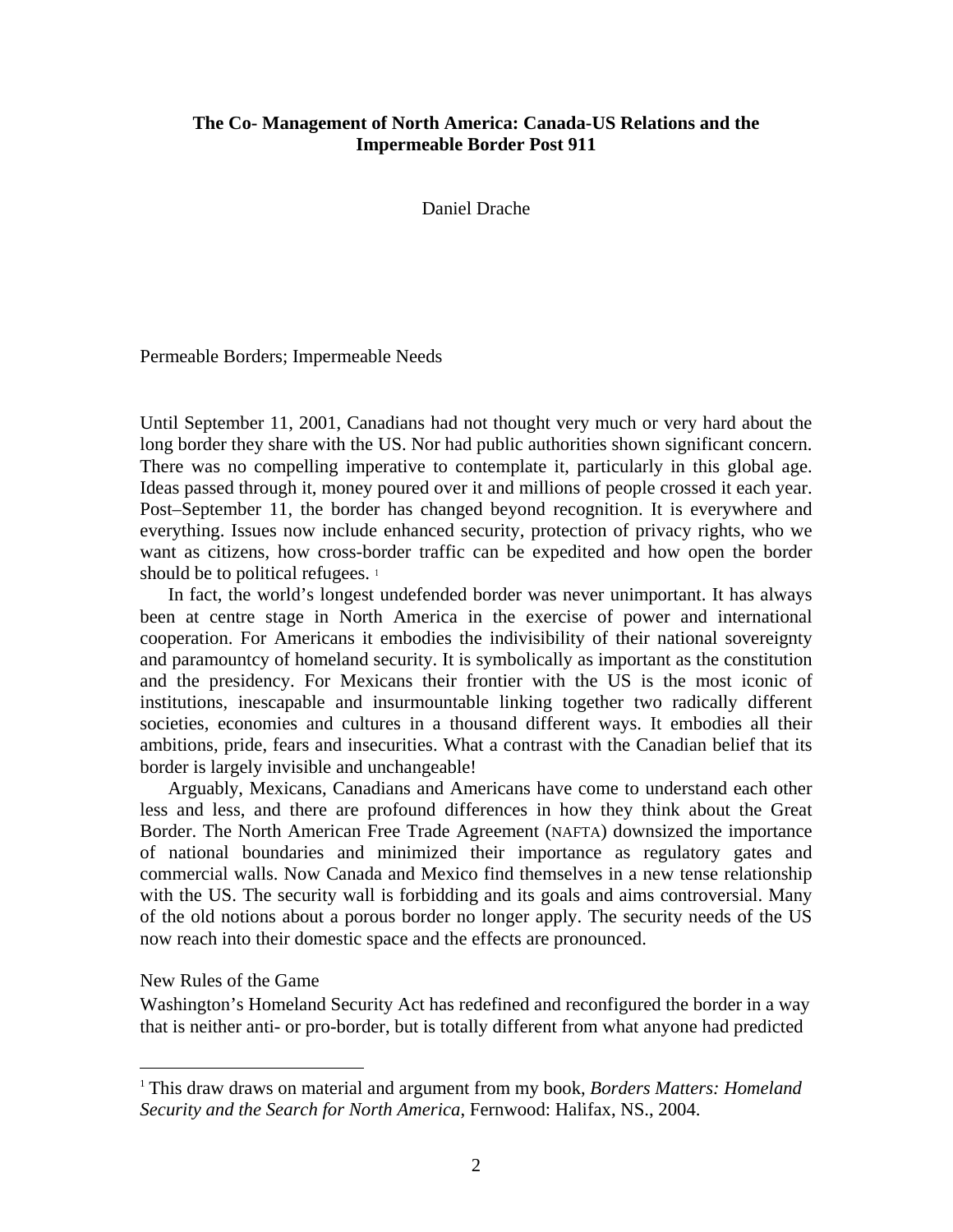when NAFTA was signed a decade ago. Well before 9/11 globalization has made the comanagement of the Great Border more, not less, important for security and immigration for all countries. For citizenship purposes the border is the symbolic and real manifestation of national sovereignty. Your passport and landed resident status are your legal identity without which you are not free to travel as a citizen easily, vote and be an active member of the political community. For political refugees acquisition of citizenship is a primary means of reintegration and beginning a new life. Commerce cannot force a country and never has. Trade is only one part of the large picture of integration locally and globally. To flourish in a globalized world nation-states require a wholesale change in the mental equipment that people draw upon to adapt to a different fundamental—a planet where sovereignty and state power operate under radically different conditions.

### The Argument in Brief

 $\overline{a}$ 

This chapter is going to argue that for no society are borders an anachronism, They protect a country's institutions, the behaviour of its people and the experiences of all kinds of groups in comparison to those of their neighbours. Every border is fixed by law and geography and changed by circumstance and need. It has four critical public policy functions: as a security moat against military and criminal threats; a regulatory gate to protect the environment, health, food chain and cultural needs of a people. The border is also a commercial wall to be opened and shut in the national interest. Finally a border is a line in the sand for citizenship practice. One is a part of a political community with rights and obligations and a belief in common set of experiences.

The Great North American Border was constructed on real and imaginary symbols of nationhood. The North American idea has been a staple part of the policy arsenal of Washington and Ottawa since Fredrick Jackson Turner's seminal contribution in singling out the frontier as the defining characteristic in American individualism sovereignty and popular democracy. Conquest and an unending obsession to move the frontier in all directions made Americans see the continent as an extension of their values and culture. Americans read the geography of the continent in terms of their own interests and put the full force of their nationalism behind the creed of US expansion and open markets<sup>[2](#page-2-0)</sup> The border is an iconic institution as important as the flag, the presidency and the constitution.

For Canada the spatial dimension of the Great Border has always had a compelling quality much more civic than driven by strict national security needs. For much of the twentieth century Canadians have minimized its strategic dimensions. Hugh Keenleyside, one of Canada's senior officials, described the border in 1929 in deterministic terms, as "physically invisible, geographically illogical, militarily indefensible, and emotionally inescapable."36. It is no wonder that, for all intents and purposes, the strategic need to

<span id="page-2-0"></span><sup>2</sup> For an examination of the impact of the Turner thesis in Canada, see Marlene Shore, "'Remember the Future': The Canadian Historical Review and the Discipline of History, 1920–95," Canadian Historical Review 76, no. 3 (September 1995). Her thesis is compelling—as Canadian History evolves, so goes the nation!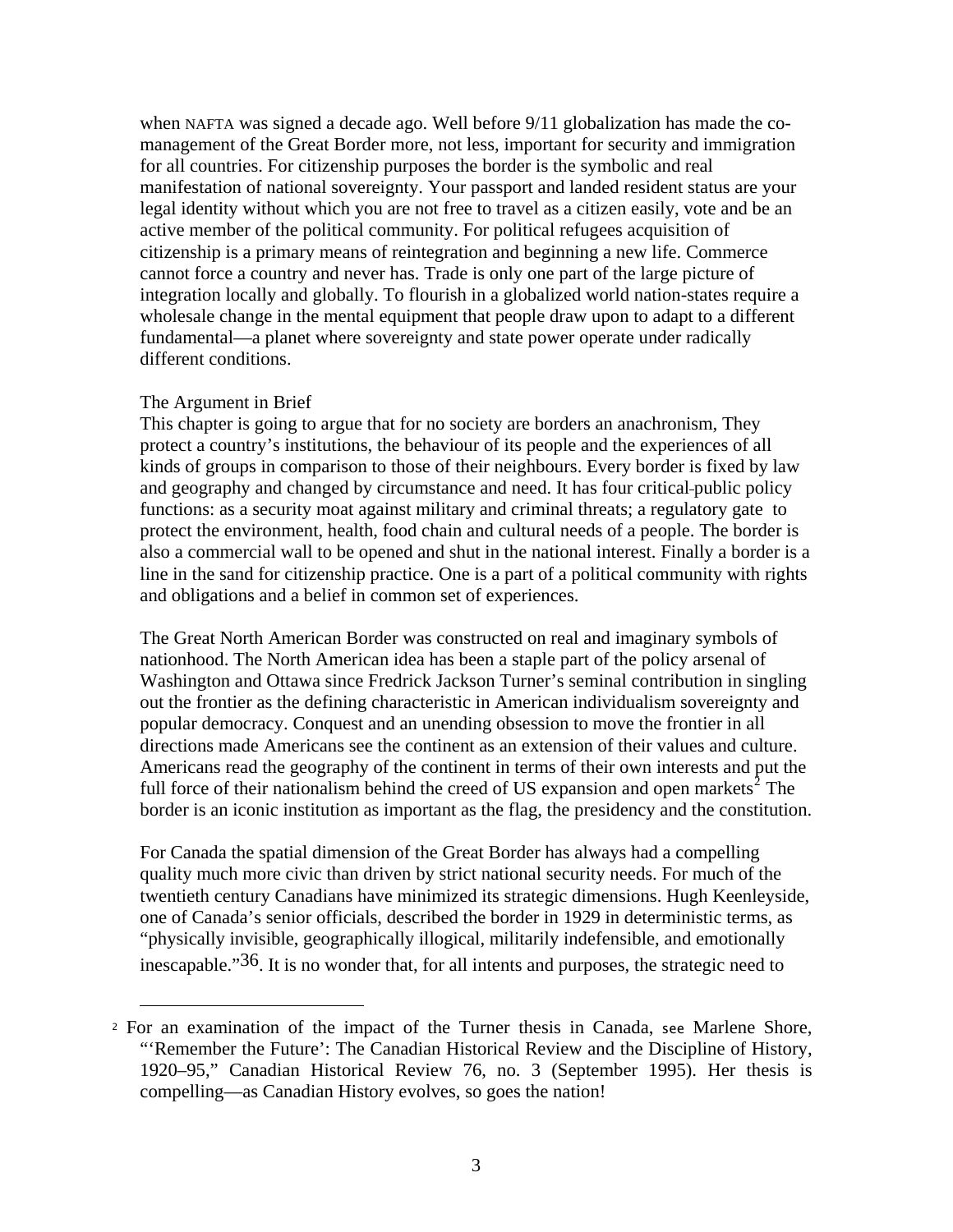manage the celebrated Canada-US border was not a priority for Ottawa's foreign policy elite for most of the twentieth-century US history. Yet the Pearsonian-Axworthy tradition of diplomacy deepened the human security side of the Great Border as a domestic priority, reflecting the things Canadians shared in common.<sup>[3](#page-3-0)</sup> For Canadians citizenship has been identified as one of their primary public goods, a foundation stone of Canadian constitutional culture, of "peace, order and good government." In terms of national sovereignty the Canadian border has never been a lighting rod of territorial ambition

Secondly, a decade of experiences with powerful integration pressures demonstrates that the world's longest undefined border was never unimportant. It has always been at the centre stage of North America in the exercise of power and international co-operation. Post 9/11 homeland security has put border politics at the epicenter of US public policy. NAFTA downsized the importance of national boundaries and minimized the importance of regulatory gates and commercial walls. Today the security wall is forbidding and many of the old ntions about the porous border no longer apply. The security needs of the US reach into Canada's domestic space and the effects are pronounced.. Our theoretical toolkit needs upgrading to address the complex growing disconnect between the goals and objectives of integration and the governance challenge of cross border management.

In a security driven world the politics of the Canadian border require smart, independent thinking and nerves of steel. The important questions to answer are: how are Ottawa and Canadians planning to address these dramatically changed circumstances? Are we in charge of our side of the border longer? Can we be? What policies and models of the border are best suited to our needs? And the large and difficult theoretical question to address is, how is North America governed if there are few institutions other than NAFTA and the International Joint Commission each with little effective capacity and limited power to manage public policy convergence in a security age?

The End of the Undefended Border and Continental Destiny

 $\overline{a}$ 

Post–September 11, the border is expected to operate like a Kevlar vest, stopping everything in its path, without hindering the free movement of goods and services. What an abrupt turnaround from an age of free trade when openness was everything and security only a secondary consideration. Of course, it can't be both, a security-tight border and a border geared for commerce with minimum restrictions at the same time. Eventually one must dominate the other. (See Figure 1.) Ottawa has yet to absorb the fact that the commerce-first border that every business leader worked so hard to achieve is yesterday's story. North America's elites believed that they had settled the management of the two borders for at least a generation and that the NAFTA consensus could not unravel. The commercial border was to be out of public sight and out of mind and they could get on with the business of business. A decade later how short-sighted they were. North America is not evolving towards a European style of arrangements. Relations between Canada and the US and Mexico and Washington are cooler than ever. The US is

<span id="page-3-0"></span><sup>&</sup>lt;sup>3</sup> Jennifer Waesh, *At Home in the World: Canada's Global Vision for the 21<sup>st</sup> Century, Toronto: Harper* Collins, 2004.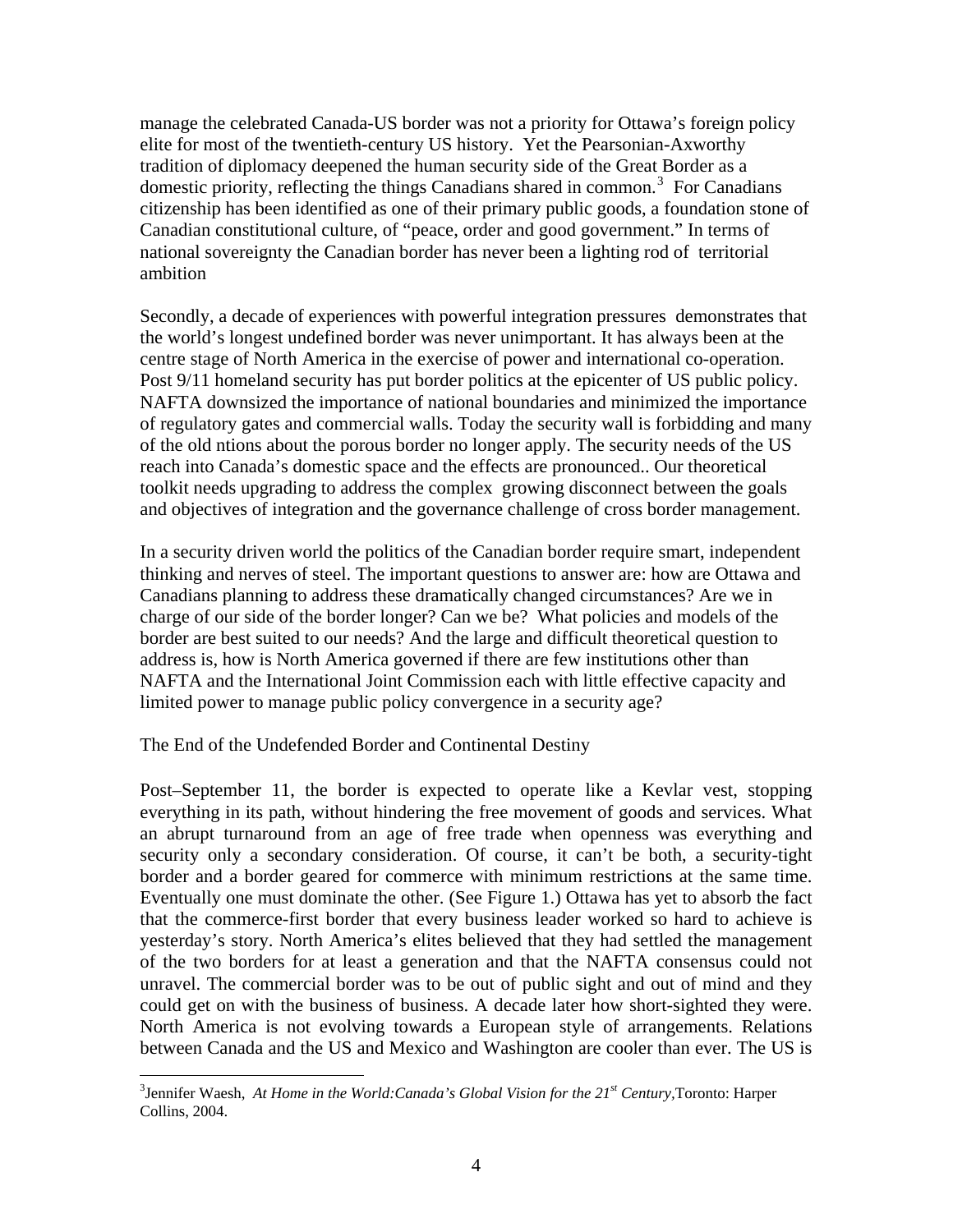pursuing a traditional policy of regional bi-lateralism striking deals with Canada and pressuring Mexico on immigration, the investment and border security.

 The dilemma is that Americans also don't want a super-tight border economically. They don't want to be body-searched and, most emphatically, corporate USA doesn't want its Canadian production facilities to face delays when shipping goods back and forth across the border. It is in their interest to trade, and the US will do business wherever it can for oil, manufactured goods and services of every description.

 Canada's economic elites are not good readers of the mood of the US Congress. In an address to Canadian chief executives in Washington, James Carville, a former presidential advisor, described the fallout from Ottawa's decision not to send troops to Iraq as a "pothole." No one in Washington talks about retaliation. Canada's business leaders are gripped by a non-existent problem. Tom D'Acquino, head of the Canadian Council of Chief Executives, finally admitted that cross-border ties have not deteriorated, and was forced to retreat from his earlier warnings about the dire consequences facing Canadian exporters from Ottawa's decision not to back the Bush invasion of Iraq.<sup>[4](#page-4-0)</sup>

 US corporate heads have not pushed alarm buttons about the border closing down. They have not panicked the way corporate Canada has, and North American commerce has certainly not been endangered by the US security-first doctrine. The current priority of the Bush administration is to address long-term relations with its most important allies, as these require a lot of fixing because of the Iraqi war. The name of Canada appears a long way down the list after France, Germany, Russia, Turkey, Mexico, Brazil and China.

## The Post-9/11 Security-First Border

 $\overline{a}$ 

Many things look different for Canada in this security-obsessed age of strategy, might and law. The Homeland Security Act of 2002, the Public Health and Bio-terrorism Preparedness Response Act of 2002 and the Patriot Act of 2001 have placed management of the Canada-US border directly under congressional and executive authority in ways that are unprecedented.<sup>[5](#page-4-1)</sup> All have had their authority renewed by the US Congress by 2005 and this revolution in security policy will outlast the Bush presidency. These along side other measures authorize police and intelligence authorities to expand electronic surveillance and detain and remove aliens suspected of engaging in "terrorist activity."

 These landmark bills grant sweeping powers to law enforcement agencies and increase the extralegal powers of the executive arm of government by means of executive and other administrative orders that do not require public hearings or obligate the president to ask Congress for additional authority. They rely on secret warrants or compulsory disclosures that expand the capability of the Justice Department to obtain

<span id="page-4-1"></span><sup>5</sup> Homeland Security Act of 2002. <http://news.findlaw.com/wp/docs/terrorism/hsa2002.pdf>; Public Health Security and Bioterrorism Preparedness and Response Act of 2002. [www.aphis.usda.gov/vs/ncie/pdf/bioterrorism\\_final.](http://www.aphis.usda.gov/vs/ncie/pdf/bioterrorism_final.%0Bpdf) [pdf](http://www.aphis.usda.gov/vs/ncie/pdf/bioterrorism_final.%0Bpdf) 

<span id="page-4-0"></span><sup>4</sup> Jeffrey Simpson, "Worried about US retribution? Don't be," Globe and Mail, April 9, 2003, B1.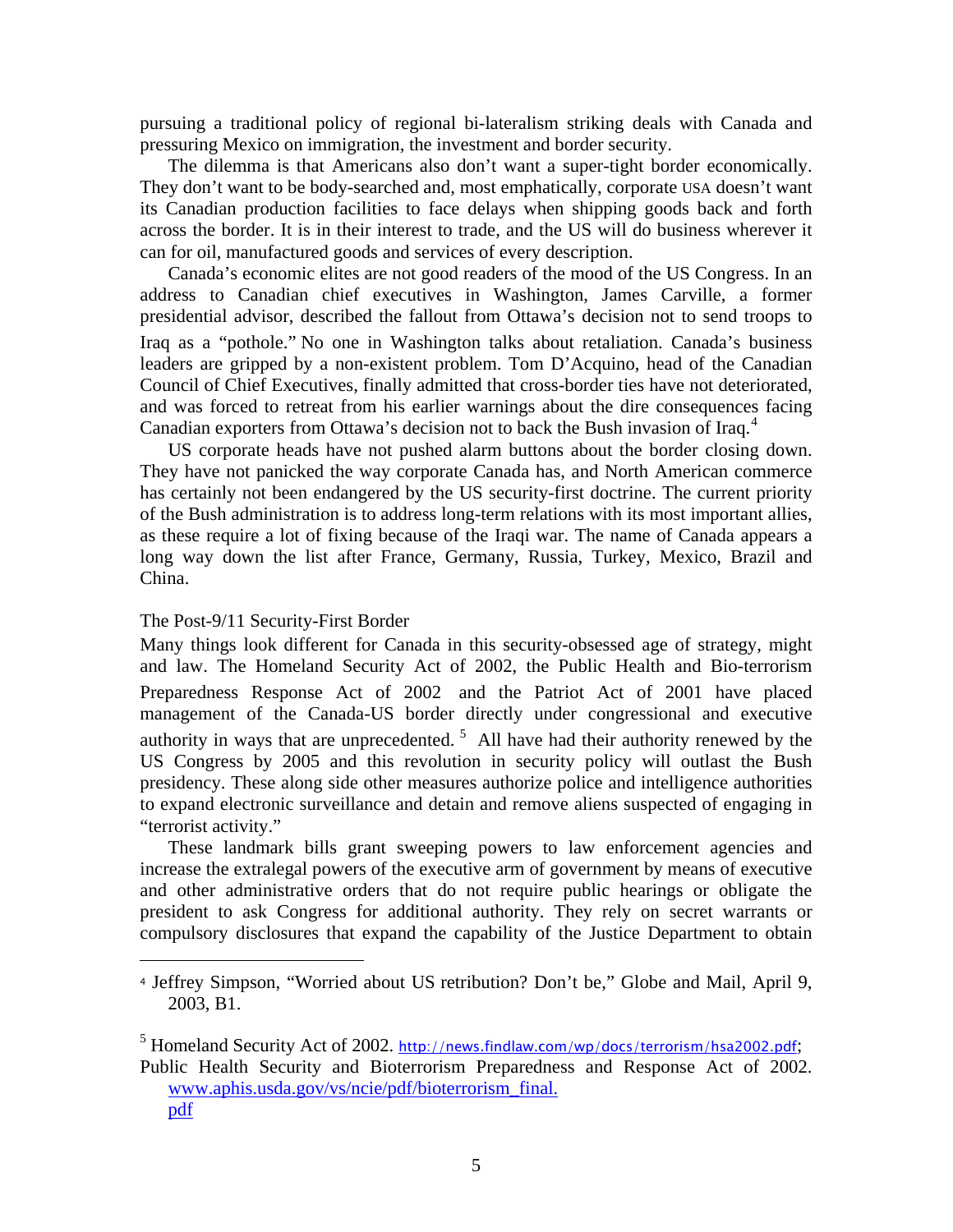warrants and conduct searches without publicly disclosing them immediately. Among other things, the new laws allow Internet monitoring, give police access to business records that include library and bookstore files, and authorize emergency searches and electronic surveillance. In the year after 9/11 the Department of Justice obtained 113 secret emergency search authorizations, compared to 47 in the twenty-three years prior to the attack.<sup>[6](#page-5-0)</sup> More than eight million FBI files were provided to the State Department and 85,000 records of suspected persons were turned over to the Immigration and Naturalization Service. These expanded powers of the central security state would seem to violate the Fourth Amendment's protection against "unreasonable searches and seizures." US courts have been acquiescent in defending civil rights in an era of security.

 September 11 redefined not only the border but also North America as a geopolitical region. So far Ottawa and Mexico remain uncertain as to how they should define themselves on the US perimeter. They can play a symbolic "filler" role in the war against terrorism. When intervention requires a military presence as in Afranghanistan, experts reckon that Canada can send up to 2,500 soldiers, although even that modest contribution stretches Canada's military to the limit. From a military point of view, Canada has little to offer the US war machine. Mexico is even more skeptical of formalized joint military co-operation with its neighbour. It never participated in any kind of NORAD arrangement with the US. It was not part of NATO. Given its size and policy of neutrality Mexico does not have a tradition of sending its military forces into joint operations. Mexico has had very limited participation in UN peace-keeping. Instead its security focus has been primarily domestically-oriented. No Mexican president is going to commit Mexican troops to a US-sponsored initiative post 9/11.

 With the Canada-Mexico-US relationship no longer open-ended, Canada and Mexico must acquire a strategic culture for the twenty-first century. US diplomacy is under intense scrutiny as never before. The transformed border is dramatically more complex with all its four dimensions in play as a security moat, regulatory fence, identity line in the sand for citizenship and a commercial opportunity. The challenge is to make all the ducks line up.

 Canada has to become assertive about its side of the border. As a first priority it must conduct a full-scale audit of the US Homeland Security and Patriot Acts to determine their impact on Canadian public policy and their cross-border effects. So far, no public hearings have been scheduled on this task. The Canadian government is handicapped because it has not consulted across government or with provinces about US homeland security and its extraterritorial consequences for immigration, refugee policy, intelligence, commerce and public regulation. The scope and speed of US legislative and legal change is dramatic and unprecedented in recent times, and the Canadian public has not been kept fully informed.

 By 2008, it is expected that US border practices will have changed beyond recognition from what they were in 2003. The most telling is that Canadians will be required to have a passport to enter the US and rather than the old standbys of a health card or driver's license. The era of 'flash and dash' are over. The idea of automatic access, minimum bureaucracy, and an easy going custom's officer is now a thing of the

 $\overline{a}$ 

<span id="page-5-0"></span><sup>6</sup> Frank J. Murray, "Patriot Act of 2001 casts wide net," Washington Times, June 16, 2003.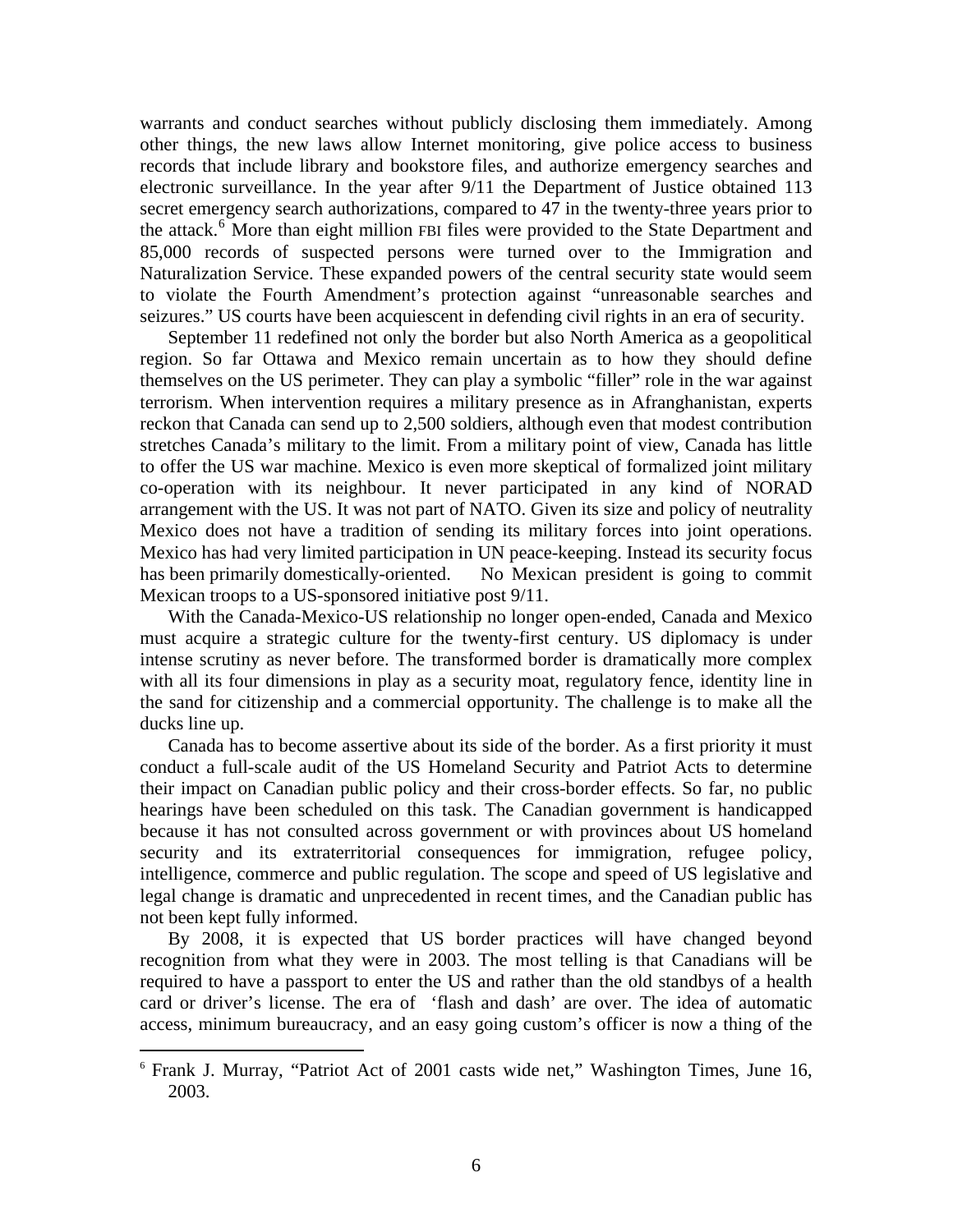past. Every name on airline passenger lists will be checked and any that are questionable will be barred by US authorities. Naturalized Canadians, those born elsewhere but have taken out Canadian citizenship, will face intense scrutiny if they emigrated from so-called high risk regions of the Middle East or South Asia. Political refugees also face new hurdles; no longer can Ecuadorians and Colombians be able to come through the US and apply for refugee status in Canada. They now are required to apply in the US and if they are turned back, they cannot seek asylum in Canada.

 In September 2006 Homeland Security announced that the US plans to set up 800 watchtowers along the northern border to block illicit migration and effectively intrude into Canadian sovereign space. This unilateral decision underlines once again that Washington does not trust Canada to screen people entering the country. Despite all the rhectoric from the Harper government about rebuilding the Canada-US relationship it is obvious that Washington does not have much confidence in all the effort and money Canada has spent on its security agenda. Harper's appeasement of the Bush administration is destined to fail.<sup>[7](#page-6-0)</sup>

 Mexico does not want to mix security with trade, but now the line between these daunting policy areas is blurred and uncertain. Eight hundred surveillance towers are to be built on the southern border with the first installations to be constructed on the Arizona frontier with Mexico. Having a green card no longer means quick and automatic entry to the US. Migration policy is cross-cutting – virtually touching on every aspect of Mexico-US relations. Immigration has become irreversibly linked to US Homeland Security. Mexico's southern border is more than ever seen as a danger zone by US security authorities. Gangs, narcotics and weapons move north through Mexico into the US. Border patrols, border police, customs' officers and US vigilante organizations guard the Mexico-US border up and down the line.

 Many of these changes do not simply focus on the US border but on the processes behind and beyond the border. The globalization of US domestic policy is driven by a singular aim: to secure the future of "our nation," "American democracy" and "border security" anywhere Washington believes it is threatened.<sup>[8](#page-6-1)</sup> It will decide what the "security danger" is and how it should be "neutralized." The choices for Canada and Mexico are stark—to be a tactical sceptic or a trusting loyalist. Either way the answer to this fundamental quandary has to be found in Canada and Mexico, not Washington.<sup>[9](#page-6-2)</sup> Ottawa has not thought through its strategic response to maximize its foreign policy assets. Belatedly it still needs to.

#### Asymmetry, Political Will and Destiny

1

For the United States the northern border with Canada has historically been low maintenance. For much of the twentieth century, State Department officials saw no

<span id="page-6-0"></span><sup>7</sup> Alan Freeman, US to unveil plan to set up watchtowers along the border, *Globe &Mail*, September 21,2006.

<span id="page-6-1"></span>Executive summary of HR 5710, Homeland Security Act of 2002. <http://www.whitehouse.gov/homeland/book/index.html>

<span id="page-6-2"></span>Andrew Cooper, "Waiting at the Perimeter: Making US Policy in Canada," in Maureen Appel Molot and Fen Osler Hampson, eds., Canada among Nations, 2000: Vanishing Borders (Don Mills: Oxford University Press, 2000).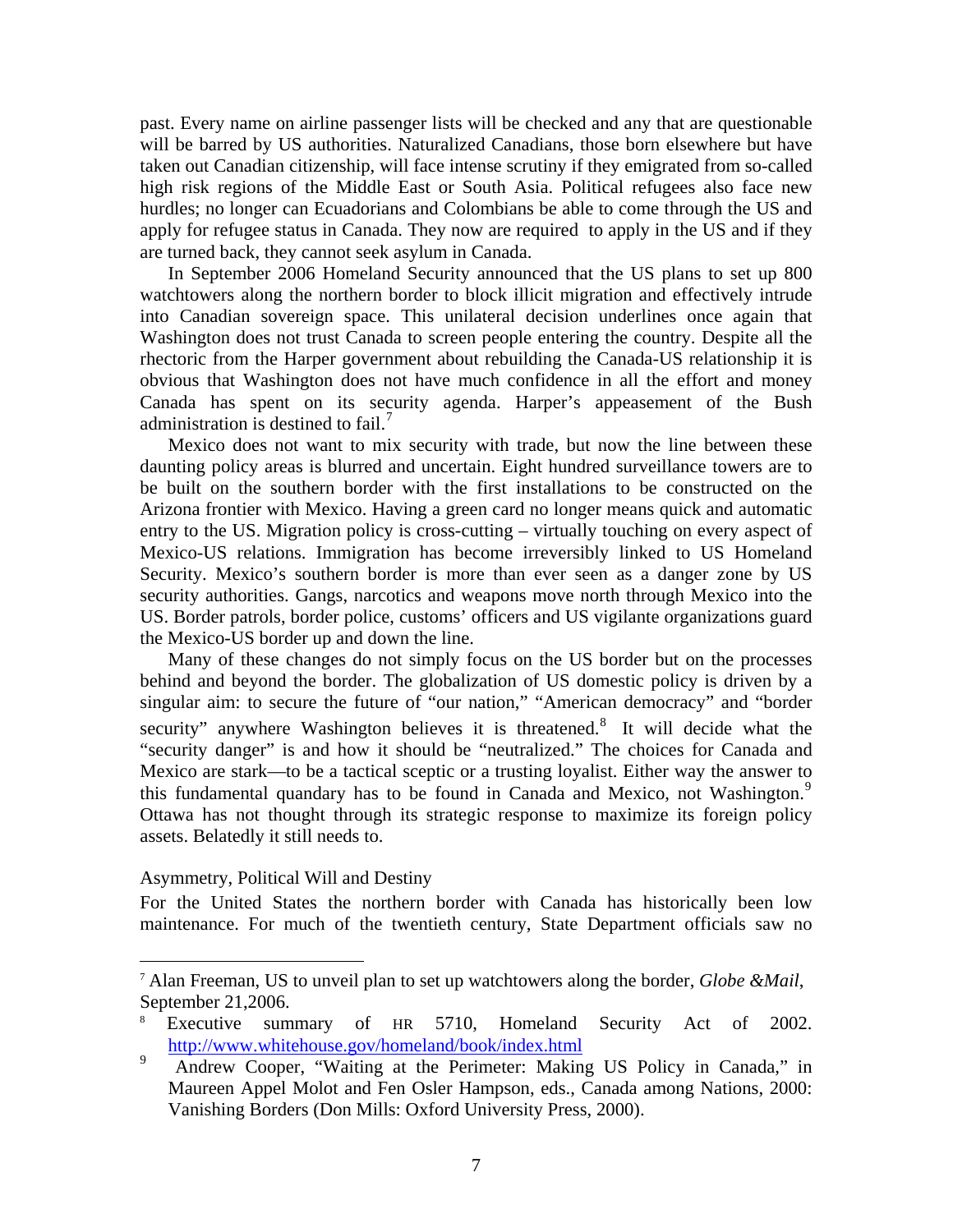reason to have a Canadian desk for addressing relations with Canada in a systematic fashion. In Washington's eyes the US-Canada relationship fell into a grey zone, neither totally foreign nor domestic; it belonged somewhere in between.

 Canada was assumed to be part of the US homeland perimeter in North America for American security, energy and investment purposes since Mackenzie King Singed the Ogdensburg Treaty in 1940 and formalized in the Hyde Park Declaration a year later. Here for some experts is the rather "unalarming" beginning of US Homeland Defence for the continent. Still, Canadian anxieties around sovereignty required that it be treated as a separate country for commerce, social policy, migration and trade. Integration accelerated the separation between the political and economic realms. This uncoupling has left Canada more exposed to Washington's aggressive unilateralism in setting North America's agenda post–September 11.

 The American notion of national security is US-centred and requires only limited cooperation from Canada and Mexico in tightening, monitoring and implementing its border security practices. The notion of Homeland Security in the US has five domains: the global, hemispheric, North American, bi-national and national.[10](#page-7-0) In theory, US security doctrine is seamless and flexible; in practice, it is tightly managed and singularly focused at the border. The Bush security doctrine has evolved on the traditional axis of bi-lateral intergovernmental co-operation. In the past Canada's promotion of international security has shown a large commitment to 'human security' and used its military extensively for humanitarian intervention. During the Cold War Mexico did not allow its armed forces to participate in foreign conflicts. Now the Bush revolution in foreign policy respects less these strategic foreign policy goals. Increasingly US national security has been extended into Canada's and Mexico's national sphere and security policy needs are increasingly addressed on the bi-lateral level. NAFTA's commercial model has not been generalized to security. This marks a new phase in North American relations where there is much more security co-operation beyond public scrutiny.

## The Bush Security Doctrine and Diplomacy:

## The US Shield of the Twenty-first Century

 $\overline{a}$ 

The Bush security doctrine was inspired in no small way by George Schultz, Secretary of State in the early 1980s. Schultz framed the fundamentals of US foreign policy in terms of realism and preparedness. National security required in-depth strategic analyses of all locations where US interests were threatened. Military force would be used pre-emptively to attack any nation judged to pose a significant threat. The overwhelming military power of the US afforded it the means to enforce this agenda. The readiness of US forces to respond globally to all threats, including regime change, reflected the new moral certitude of the US administration. It is only in the final instance that diplomacy and coalitionbuilding is relied upon in the pursuit of this unilateral agenda. US policy is being driven by the real and symbolic significance of the border as a forbidding security moat.

 The task of developing cooperative practices in an international environment that is increasingly unstable and unpredictable requires, according to the Schultz canon, the ability to make threat-based assessments backed up by military might. Diplomacy by

<span id="page-7-0"></span> $10$ . Raul Benitez-Manaut, Mexcico and the New Cahllenges of Hemispheric Security, Woodrow Wilson Centre, Washington D.C. 2004, p.39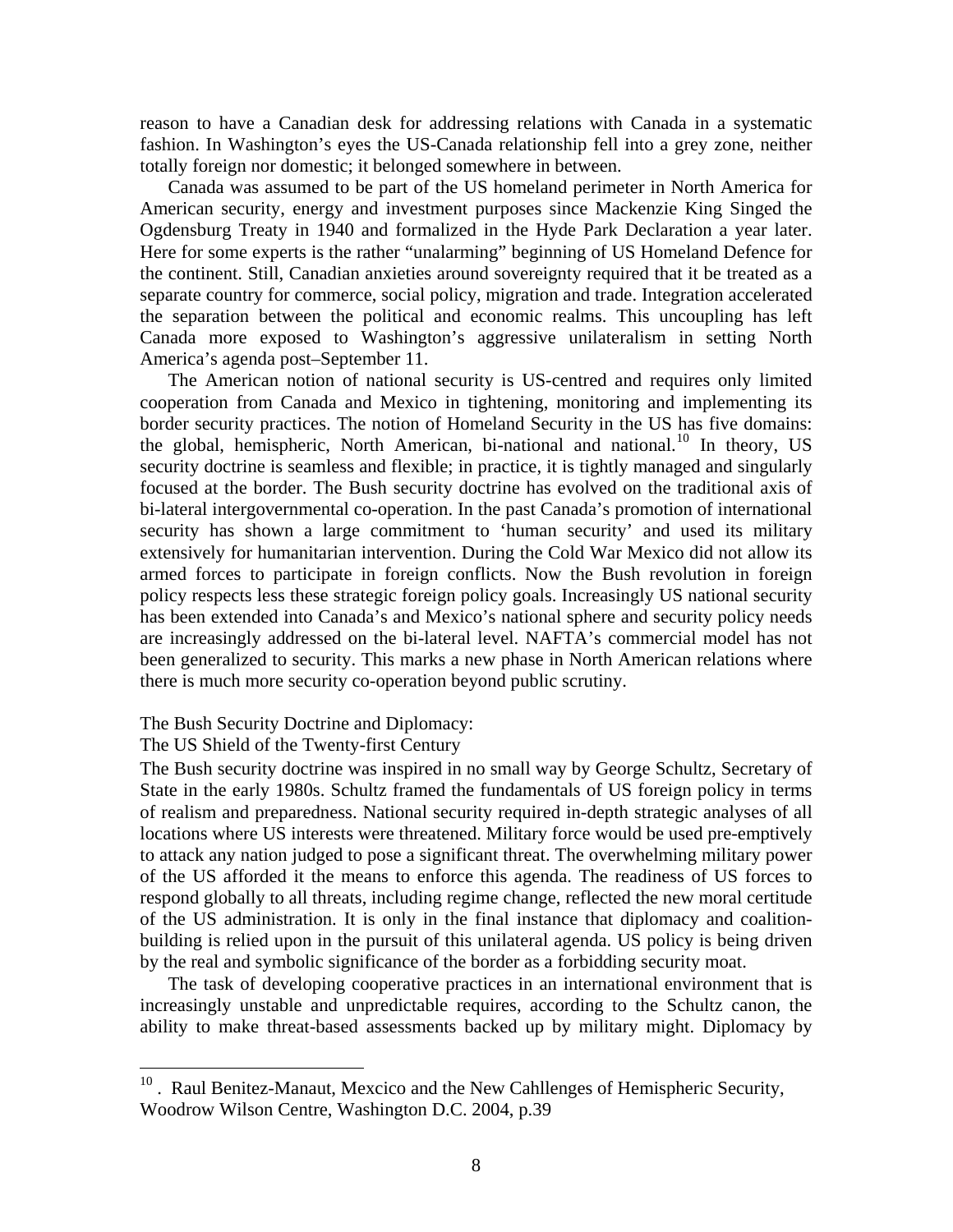conventional means is secondary. From the US homeland security perspective, the old distinctions between foreign and domestic, or between state and territory do not hold as they did during the Cold War. The operative principle of "for the good of wider security" requires that the US expand its military presence around the globe in numbers unseen since the Cold War. The expanded military footprint has begun both at home and in other countries as far-flung as the Philippines, Brazil, Uruguay, Argentina, Colombia, Bosnia and Kosovo—all have US special forces or regular troops stationed there.

 At the same time, the US has embarked on establishing, with its own citizens and closest collaborators, an enforceable constitutional order of rules and strategic interests anchored in US law and national sovereignty.<sup>[11](#page-8-0)</sup> The fundamental principle is that US interests are paramount and when there is a conflict US security needs override all other international agreements. In practice this radical course correction has many consequences in the trade and security realm which are now seen as interdependent spheres rather than as previously parallel and autonomous domains. For North Americans the most important change with respect to NAFTA and economic integration is that the common condition sought by Bush's US security doctrine is one where corporate USA enlarges its freedom through investment rights while the world is policed by its armies. The WTO is a key institution in the US foreign policy arsenal. The Doha Round was to be the next step in broadening investment rights in such targeted areas as medicine and intellectual property rights with respect to anti-viral and other modern drugs, the provision of water as a privatized good, and the marketing and production of Western kinds of agricultural products grown with chemicals and patented seeds.<sup>[12](#page-8-1)</sup> The Cancun meeting collapsed when Southern nations refused to accept the US sponsored agenda.

 In this new security age, every country is a potential partner (or enemy) for the US. Washington can pick and choose partners, recruiting them by offering large trade, military or development subsidies. It can also discard partners as easily as it builds alliances. It will increasingly try to divide "doubters from loyalists," in Quentin Peel's poignant turn of phrase. Certainly it no longer looks to the Atlantic Alliance to partner and police the world's trouble spots as it once did. As the world's uni-power, it has the military might of its armies and the motivation to wage warfare around the planet without need of many allies or partners. What is in question in many national capitals of the world is the US's moral and political authority. The wider dilemma for Canada is to define the "Canadian path" now that its "close neighbour" status has been downgraded by the Bush security doctrine.

#### It Is Not a Question of Liking Us

 $\overline{a}$ 

 For much of the recent period, Canadians have largely viewed border issues in commercial terms and relied on the narrow-gauged 1994 Free Trade Agreement. This commerce-first perspective obscures the significance of the border by focusing one dimension at the expense of others. The even larger error is the collective failure to

<span id="page-8-0"></span><sup>&</sup>lt;sup>11</sup> Philip Bobbitt, The Shield of Achilles: War, Peace and the Course of History (New York: Alfred Knopf, 2002).

<span id="page-8-1"></span><sup>12</sup> Drache and Marc Froese, "Poverty Eradication and the WTO," Robarts Centre for Canadian Studies, September 2003. <www.robarts.yorku.ca>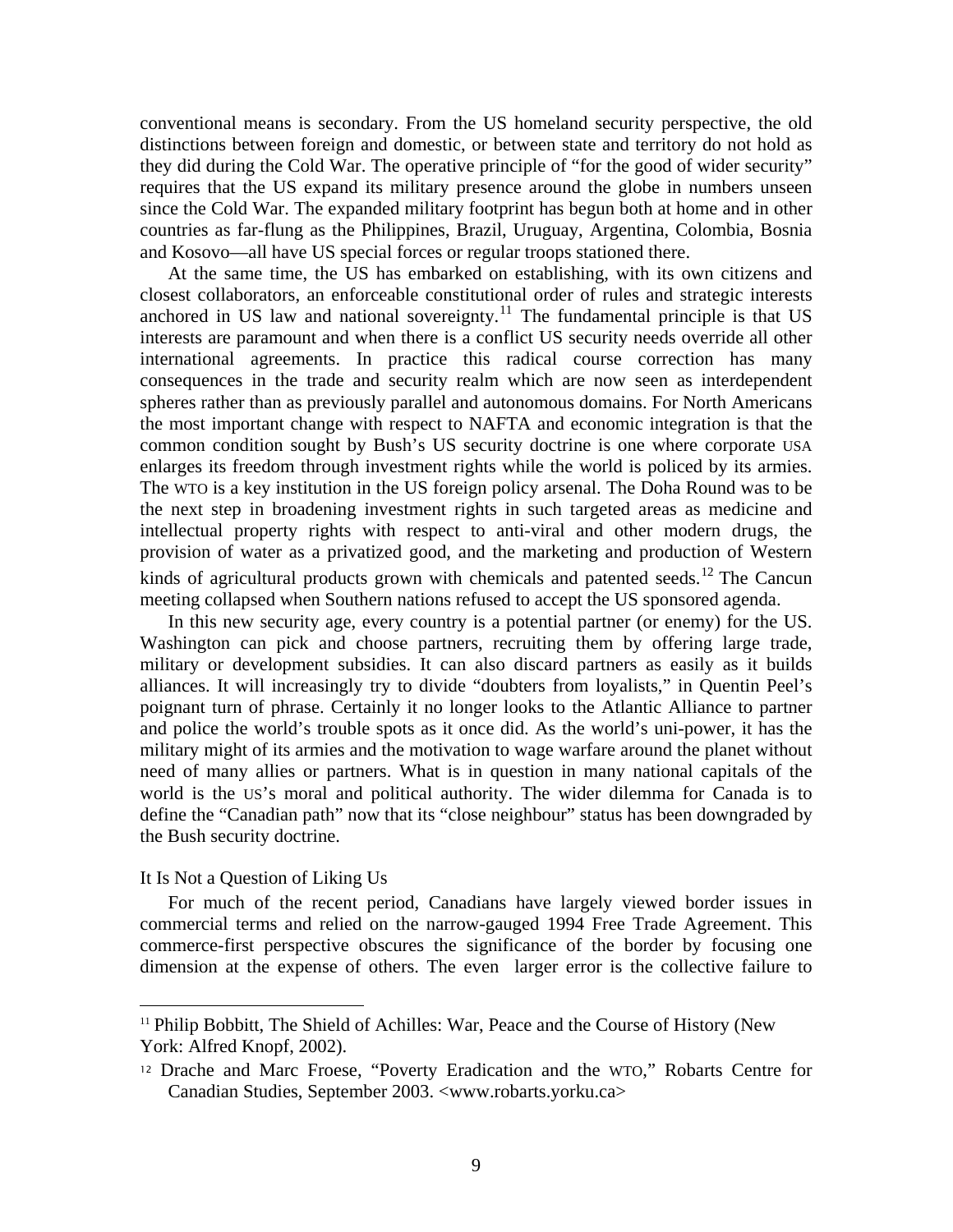recognize that Canadians and Americans do not inhabit the same security universe. We used to think that as countries entered the post-national era, that border management would be a back burner issue. Not so.

 All entrants to the US are now subject to invasive control and tracking procedures. The Immigration and Naturalization Service (INS), which once controlled border entry, no longer exists. It has become part of the Department of Homeland Security, a single department responsible for the interior enforcement of the new rules and procedures, application and surveillance at the border and overseeing immigration services. The tough new rules present line officers with a powerful directive to exercise their discretionary authority and refuse admission to the US where necessary. Heather Segal, the former chair of the Canadian chapter of the American Immigration Lawyers Association, sees in these changes a shift from a service mentality to an enforcement mindset.<sup>[13](#page-9-0)</sup>

 The passport, once primarily a police document to control the movement of people, is again being used as a high-powered security screen. High-tech options are also being looked at because of the incidence of passport identity fraud. Indeed, to counter travel document fraud the Canadian government is looking at computer-encoded, biometric identity cards. A biometric card holder would have their iris photocopied. US authorities are also very interested in this high security device, but the cost of this kind of identity document is prohibitively high. Many Canadian legal authorities believe that mandatory identity cards violates the Charter of Rights and Freedoms. Public opinion is strongly opposed to any government-sponsored identity card.

 US Customs and Immigration has announced that it will begin profiling individuals from over twenty countries deemed to be "high risk." Thousands of immigrants who did not register with the INS, now the BCIS, by March 2003 will be expelled or imprisoned. Muslims in particular are being targeted, but many groups from South Asia and Africa will also find their immigration status under review. Arab and Muslim men are required to register with the BCIS. Any individual whose papers are not in order or whom US authorities decide is a security risk will be expelled for "the good of wider security."

 Many immigrants from Muslim countries are trying to escape to Canada to begin a new life. In 2001, 3,884 Pakistanis claimed refugee status and more than half were successful.<sup>[14](#page-9-1)</sup> In the first half of 2003, more than a thousand Pakistanis crossed the Canadian border when the US Department of Citizenship and Immigration started its controversial system of turning away anyone who did not have full documentation. With an estimated nine million illegal immigrants in the US, the number of removals and deportations is reaching record highs.

#### Entry-Exit Regulations at the Border

The intent of the US Homeland Security Act is to track, control and monitor the 150 million plus annual visitors to the US, including Canadians and Mexicans. This will require a vast collection of information. A crucial part of the new initiative is the adoption of "meta-data" standards for electronic information, and a core innovation of

<span id="page-9-0"></span><sup>13</sup> <sup>13</sup> Heather Segal, "Welcome to the Border," Globe and Mail, March 7, 2003.<br><sup>14</sup> Conadian Immigration and Pafugoe Board (CIPP), 2002, Also see Marg

<span id="page-9-1"></span>Canadian Immigration and Refugee Board (CIRB), 2002. Also see Margaret Philp, "Pakistanis flocking to Canada," Globe and Mail, March 15, 2003.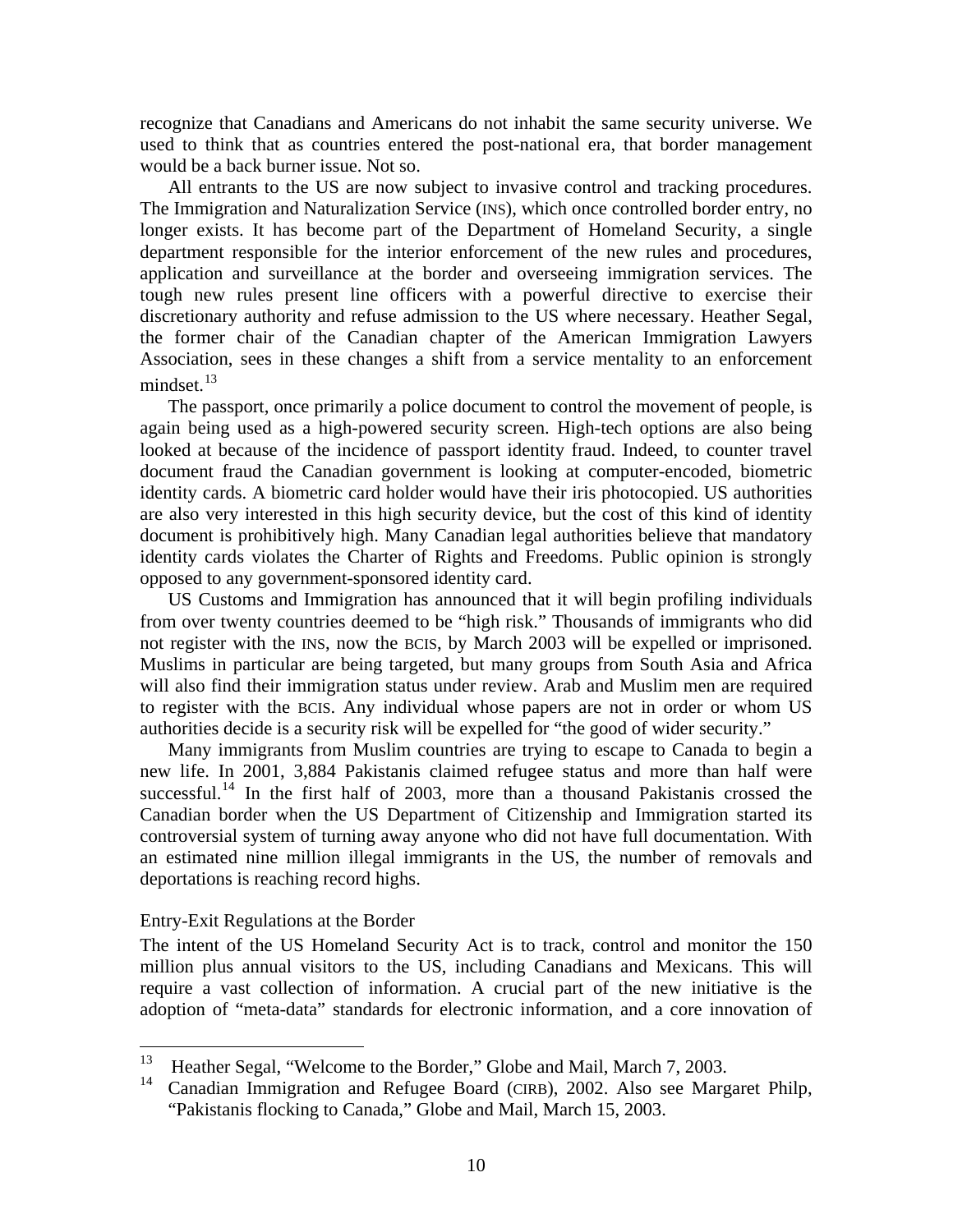this vision of homeland security is the entry-exit data bank. The danger is that these procedures are already being met with a very high non-compliance rate as many visitors have left the US without American customs officials properly recording their departure.

 In recent times, when visitors overstayed their visa, these small irregularities were largely overlooked or easily rectified with proper documentation. The new security rules, set out in the Bush government's first "National Strategy for Homeland Security," assume a zero tolerance standard.<sup>[15](#page-10-0)</sup> When fully implemented there will be no exemptions for non-Americans or Americans.

 Homeland security is also screening all US citizens buying airline tickets to determine whether the person is a potential security threat. Delta Airlines was the first to experiment with a pilot project where background security and financial checks are made on every customer purchasing a ticket. Should the check establish that the individual is a security risk, he or she will be barred from the flight.<sup>[16](#page-10-1)</sup> Many Americans angrily oppose this measure as an invasion of privacy and a violation of their constititutional rights, but it appears that Delta intends to screen all future passengers before they board. All airplane companies have share passenger information with US security authorities. Canada has announced that it plans to look seriously at comparable proposals.

 The "security is everywhere" mentality applies to Canadian residents with non-Canadian passports. Commonwealth citizens living in Canada have to present documents at the border and US border officials have final discretion in deciding who will enter and who will be turned back. US authorities are weighing the advantages and costs of stationing twenty blimps to monitor, track and record cross-border movement. Israel has deployed similar technology in the Gaza. These high-tech blimps can electronically eavesdrop on all kinds of telecommunications in Mexico and Canada. Once in place they will constitute a vital part of the US meta-data collection of information on any visitor or others at the border and behind it. by 2006 it had been announced that the Homeland Security had contracted Boeing to build 1800 watch towers along both the southern and northern borders. The contract is for over \$100 million dollars.

 US border officials have always had a wide arc of discretionary authority when deciding whether or not to accept NAFTA multi-entry visas for business professionals. Recently many professionals have had to present employment documents upon entering and re-entering the US. Certainly, border rules have become more arbitrary and unpredictable. But again Canada has no clearly articulated strategic set of goals that puts citizenship rights on the same footing as commercial needs. Faced with so many microchanges around border security, Canada requires an effective macro-border strategy to minimize the negative effects of US unilateralism

The Immigration Police, Tough New Rules

and Mexico in the Cross Hairs

 $\overline{a}$ 

In other areas of US public policy the role and importance of the border as a marker of exclusive national sovereignty has also been broadened, contrary to the theory and

<span id="page-10-1"></span><span id="page-10-0"></span> $^{15}$  [www.whitehouse.gov/news/releases/2002/07/20020716.html](http://www.whitehouse.gov/news/releases/2002/07/20020716.html)  $^{16}$  CNN, March 15, 2003, Saturday Weekend News. In 2005 it was revealed that over 30,000 Americans were denied access to flights that they had booked and were deemed security risks.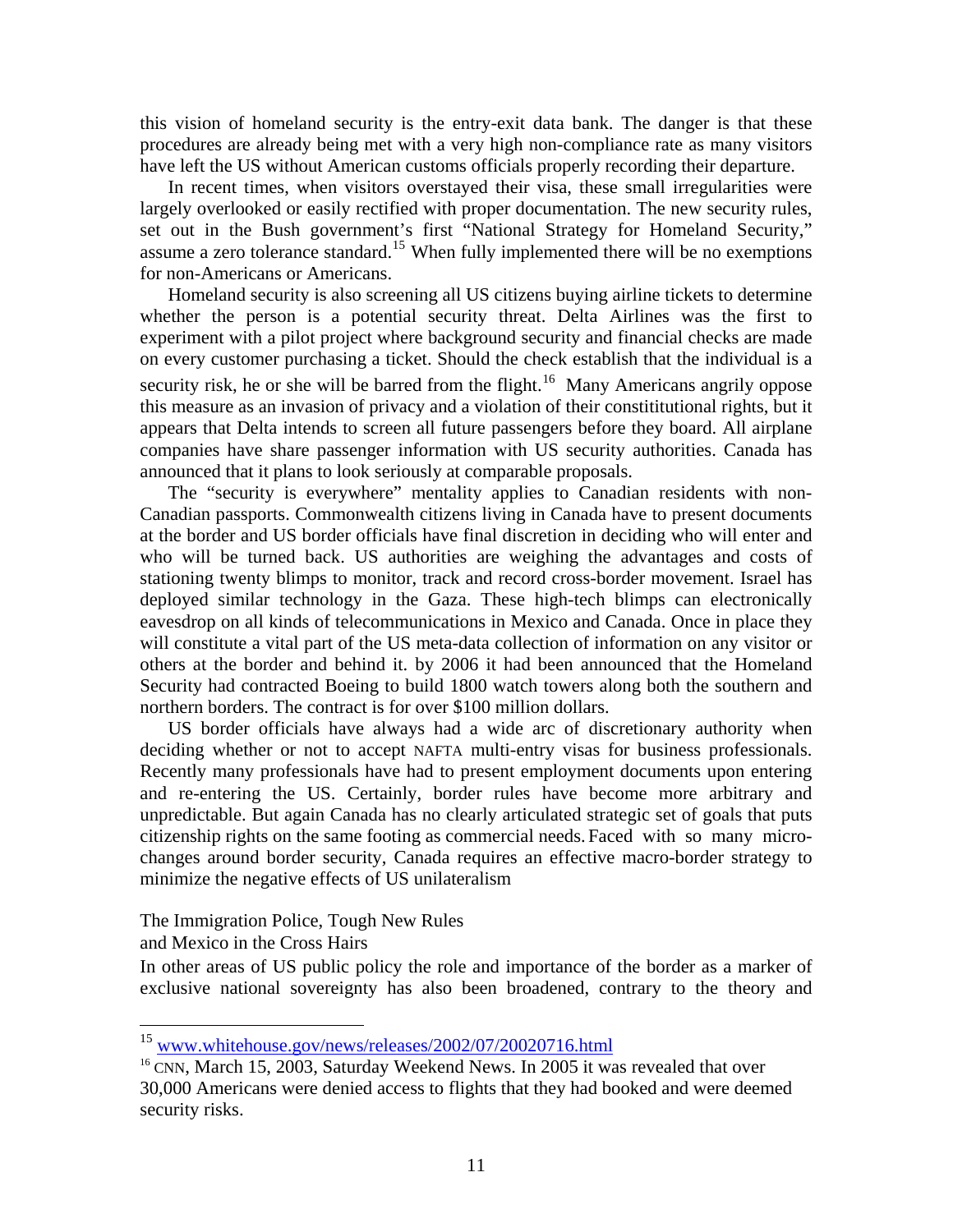practice of economic integration. Free trade was to dismantle non-tariff barriers but US practice is to make the US security perimeter intrusive and invasive. A primary target is Mexico and its porous border. NAFTA was not meant to dismantle the border for immigration purposes. In 2002 the INS denied immigrant status to over 170,000 immigrants, most at the US southwest border. Under the old rules more than 100,000 immigrants had been removed from the US each year since 1995. Between September 2000 and November 2001 over 300,000 illegal migrants were apprehended on the southwest border. These numbers are expected to increase in the future. By 2005 removals had topped the one million mark.

 Shortly after NAFTA came into effect, the Clinton administration passed the Illegal Immigration Reform and Immigrant Responsibility Act of 1996 in order to closely monitor and control the cross-border movement of all non-US citizens, or "aliens" as they are termed under US law. The Act required the INS "to collect and record the departure of every alien from the United States and match the records of departure with the record of the alien's arrival in the United States." It was aimed at Canadians and Mexicans who entered the US illegally or remained beyond the permissible time period. The INS estimated that Canada was the fourth largest source of illegal immigrants, with about 120,000 Canadian aliens residing in the US as of 1996. The INS studies also found that about 40 percent of all illegal immigrants enter the US legally but stay without a visa.<sup>[17](#page-11-0)</sup>

 This major legislative initiative, the Responsibility Act, represented one of the most comprehensive statutes enacted by Congress within the larger political context of dismantling the US welfare state. It cut the welfare benefits of US citizens and immigrants alike, radically reducing the benefits that non-citizens could claim and redefining their legal rights as well. This watershed legislation removed a wide range of benefits that government had provided to immigrants on more or less the same terms as citizens, including emergency assistance to families, food stamps and Medicaid.<sup>[18](#page-11-1)</sup> These provisions gave state and local governments the authority to determine who was eligible for public benefits. Almost without exception decentralization has lead to cutting immigrants off from benefits they had previously received.

 Despite the protest from both Canadian and Mexican governments that this new legislation would impede entries and exits between the three countries, the US Congress remained indifferent to its NAFTA partners. Section 110 of the Act generated a lot of bitter criticism from border communities that wanted US legislators to separate domestic politics from the growing commercial interdependence between the three NAFTA partners and give Canadians and Mexicans a special status under the bill. Their advice carried no weight with US lawmakers. The US congressional view was that it possessed the competence to control and regulate the movement of people across US borders and nothing in the NAFTA limited its right to do so. A tiny concession achieved by the

 $\overline{a}$ 

<span id="page-11-0"></span><sup>&</sup>lt;sup>17</sup> Theodore H. Cohen, "Cross Border Travel in North America: The Challenge of US Section 110 Legislation," Canadian-American Public Policy no. 40 (October 1999), p. 3.

<span id="page-11-1"></span><sup>&</sup>lt;sup>18</sup> Michael Fix and Jeffery Passel, "The Scope and Impact of Welfare Reform's Immigrant Provisions," Discussion Paper, 02-03, Assessing the New Federalism (Washington, D.C.:Urban Institute, 2002).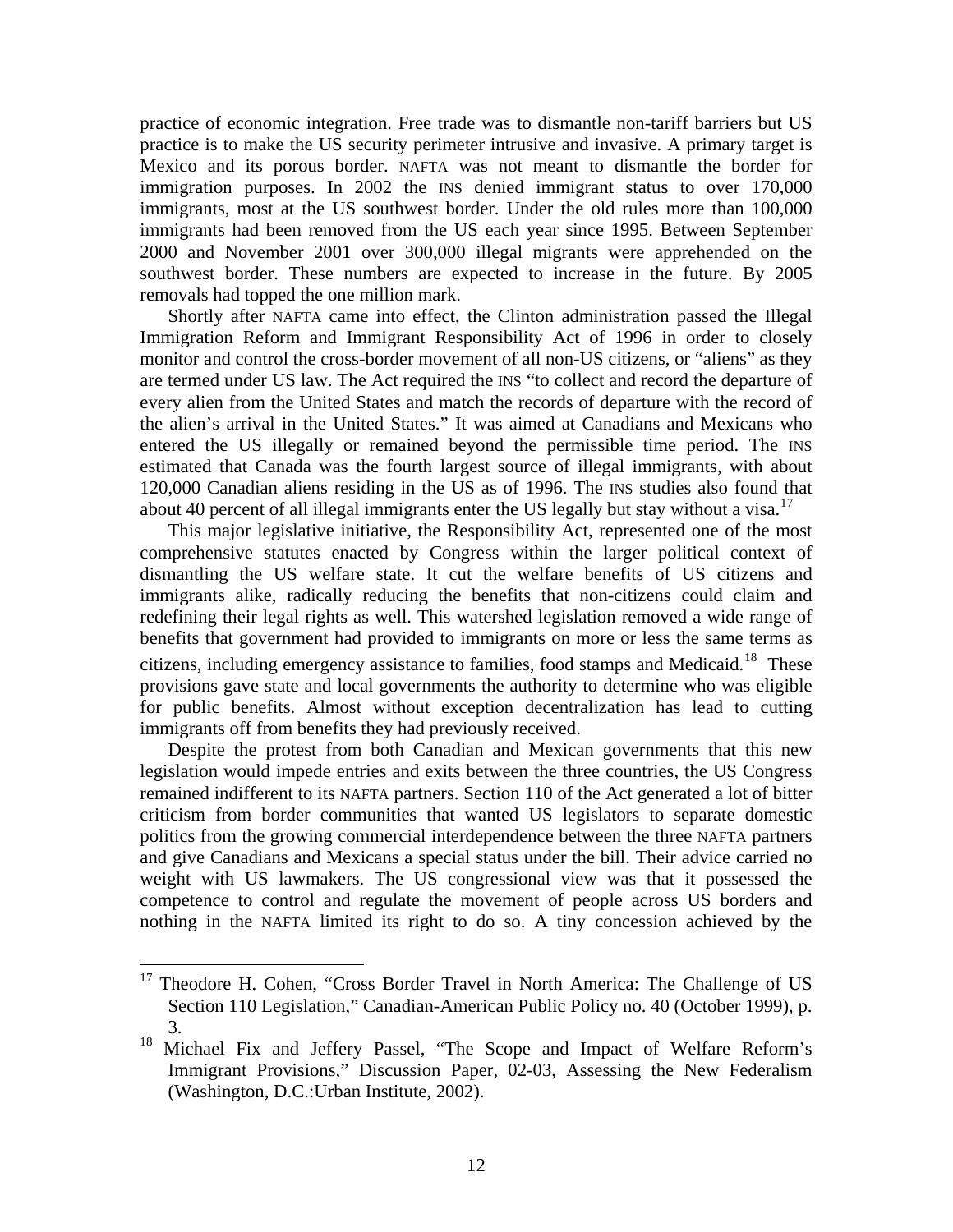Canadian government was to defer implementation of the Act until March 30, 2001. Now, with the passage of the Homeland Security Act, the new rules and regulations apply to Canadians as well as everyone else. Canada's NAFTA status did not merit any special consideration.

 If Canada and Mexico are to develop a strategic border culture, they need to reposition themselves in North America and defend their side of the Great Northern and Southern Border. To this end there are three basic principles that should be committed to memory and then acted on.

#### Power and Fate:

 $\overline{a}$ 

### Globalization and the End of Borders Narrative

The first principle is that *sharing a border with a more powerful country should not be confused with voicelessness or powerlessness*. Voicelessness is a mentality and not a material reality. It is an ambiguous stance, a condition that demonstrates the absence of political will to be independent and self-confident. The absence of such determination is not an enigma but a refusal to assert one's individuality and be different from those around them. Saying nothing and acquiescing to US unilateralism is tantamount to wanting to blend into the life of North America. It is cow-towing to US bullyism rather than standing up for Canadian strategic interests and political values.

 It is important to see the larger context and causes of this conflict. Countries such as Canada and Mexico, where the asymmetries with the US are unbridgeable, belong to an elite group of nations with multiple borders and frontiers. Asymmetry of power is always troubling in foreign policy matters, as Russia-Ukraine, Mexico–United States, India-Pakistan and Brazil-Argentina relations aptly demonstrate.

 Yet it is not an absolute that squeezes all the air out of foreign policy. Globalization has not punched holes in every border in the world. Brussels is conducting a sweeping review of its border practices and is considering bringing back the border as a security checkpoint.<sup>[19](#page-12-0)</sup> The border retains much of its functionality in the EU to protect the public health of its citizens and for public interest regulation. Many other countries use their borders to generate revenues. These countries want to hold on to this venerable institution and the continual cash flow that it generates. In 2000, Canada collected \$22 billion in GST and PST at the border. Any country with a sales tax relies on the border as a collection agency. A conservative estimate would put border revenues worldwide in excess of the one billion mark. However, some countries are less sure of the border's economic functionality but every public authority has to look at all aspects of the border and try to balance the conflicting needs.

 Some border crossings resemble armed camps, while others minimize police presence. Do not be fooled though. The border police are always close by and ready to enforce state authority, be it fairly or arbitrarily. Around the globe, borders continue to be places of tension, passageways to freedom and escape routes from repressive regimes. Border guards may be armed with whips, truncheons or worse to keep refugees out or move them in. Along the Afghanistan-Pakistan frontier, hordes of refugees have desperately tried to force their way past the border police. Thousands of people routinely

<span id="page-12-0"></span><sup>19</sup> Sarah Laitner, Brussels seeks tougher border security checks, *Financial Times,*  November 25, 2005.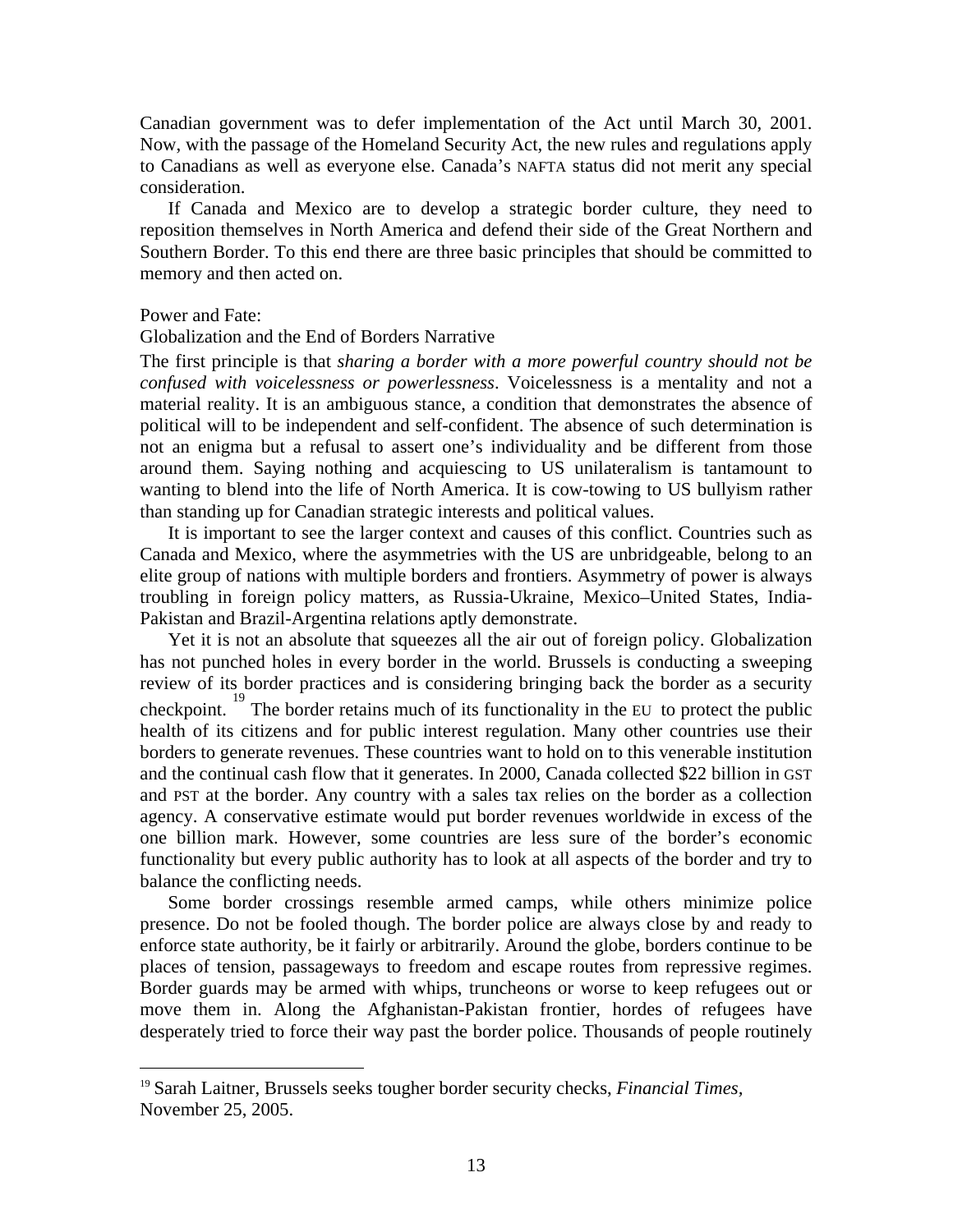die at sea or along land borders in an effort to escape poverty or despotism. Since 1995, experts estimate that over two thousand Mexicans and other Latin Americans have been shot trying to cross into the US from Mexico. $20$  Untold numbers of political refugees have been killed attempting to cross land and sea frontiers.

 As long as there are nation-states, borders will not disappear from history. Canadians and Mexicans have principally thought of their border with the US in its commercial dimension and as a gateway for immigration. Now they require an integrated strategy that is not predominately commercially-centred. Developing a new understanding of the institutions, processes and policy outcomes that ensure policy stability will depend on each country's capacity to form a consensus around the strategy of being onside or offside Washington foreign policy revolution, issue by issue, and to act on principle rather than simple expediency.

 So the question is: how do these distant neighbours acquire the will-power and conceptual tools to become effective conflict managers when Canada's and Mexico's strategic interests diverge in stark ways from the US agenda? Today, what Joseph Nye has called 'the soft power of public opinion' is more critical than ever for Canadian and Mexican foreign policy goals and practices. If Ottawa and Mexico expect to chart their own course in the age of the smart citizen, public opinion has to be consulted, listened to and mobilized.  $23$  Foreign policy used to reflect the elites agendas, now Ottawa no less than Mexico has to enlist their broad publics to support a course correction.

 Protecting political refugees, poverty eradication, regional development and human rights, Canada and Mexico need to build leverage, acquire voice and co-ordinate their efforts. Kissinger was prescient when he wrote that 'foreign policy is domestic policy'.<sup>[21](#page-13-1)</sup> If this is true for the US, it doubly applies to Canada and Mexico, countries in which social diversity, hybridity and multiculturalism define their respective national identities and are the strategic interests that must be nurtured and protected. Increasingly, foreign policy will have to reflect the social values of Canadian and Mexican society, rather than, as in the past, the special interests of their self-interested business elites. That is why if the NAFTA cousins expect to be a more effective actors globally, they have to connect with their publics in ways that they never did in the past.

## Spillovers and Relative Sovereignty

 $\overline{a}$ 

The second principle is that *the doctrine of formal sovereignty has never effectively protected a weaker nation from the designs of those stronger.* The complex creed of absolute sovereignty has long preoccupied many of the best Anglo-American minds and European experts in the modern period because great powers have never abandoned claims to domestic autonomy, let alone their right to pursue their interests globally. In theory the sovereign state was a hardy creature protected by the interstate system of international relations. Countries were to butt out and not intervene in the internal affairs of another. The external dimensions of sovereignty were very difficult to protect through the principle of non-intervention. Krasner is right to add that sovereignty has never meant

<span id="page-13-0"></span> $20$  Carnegie Foundation, Caught in the Middle: Communities in an Era of Globalization (Washington, D.C.: Carnegie Foundation, 2001). 21 Kissinger. *A World Restored*. Gloucester: Mass P. Smith, 1973

<span id="page-13-1"></span>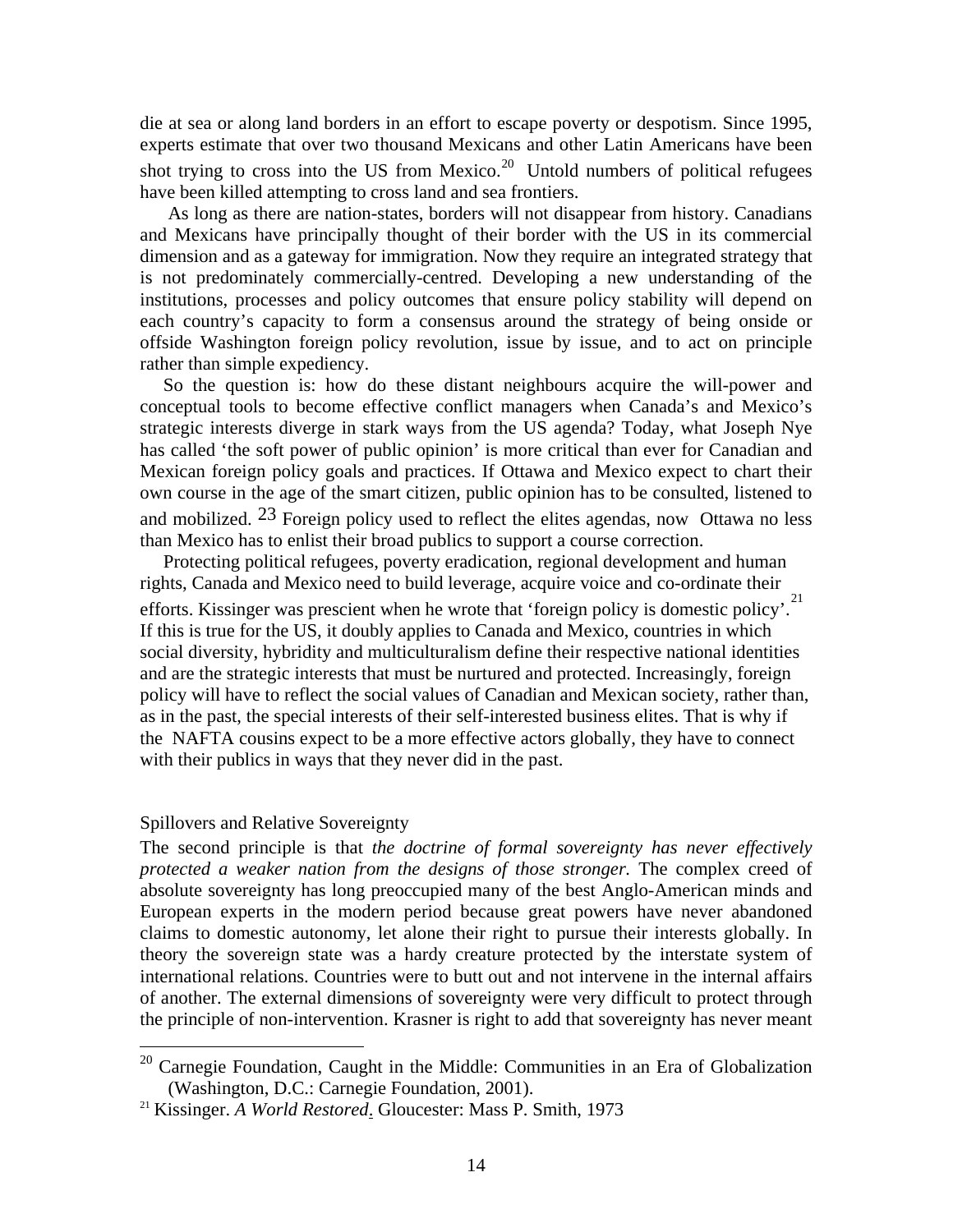the existence of a single hierarchy of authority domestically or internationally. There was always the idea that in a plural world countries and civilizations needed to co-exist and develop institutions of cooperation and multilateralism.<sup>[22](#page-14-0)</sup> Growing interdependence throughout the twentieth century forced governments to protect national interests and strengthen democratic institutions by privileging the nation-state as the formal seat of national political power. Sovereignty has always been negotiated as an exercise in applied statecraft.

 John Keane reminds us that the territorial-based nation-state, interlocked with others, has not only pursued its self-interest as much as possible but has also been socialized by the behaviour of other states. Custom, protocol and legal norms emerged and all countries became linked by a global framework governing diverse subjects such as war crimes, the right of non-interference and rules about trade and commerce. These state-enforced limits on sovereignty have supported political space or an arena come to be called "international civil society."[23](#page-14-1) These self-generating bodies outside formal electoral system want to reshape political life globally and locally. The growth of international law evidences the need to codify and institutionalize applied sovereignty regionally and at the world level. $^{24}$  $^{24}$  $^{24}$ 

 Even prior to the invocation of free trade's deep economic integration logic, national autonomy was diminished by cross-border spillovers and challenges to sovereignty from militarism, nationalism and imperialism, and the movements of refugees and immigrants. All countries have exhibited a cynical and ethics-free mentality about exploiting global immigration flows for their own immediate advantages. Industrialized countries routinely tighten border controls to control global immigration flows in the name of self-interest or national security.<sup>[25](#page-14-3)</sup> They want to pick and choose who gets in and who is kept out. Skilled immigrants with a university degree are more likely to get the green light from an immigration officer than a poorly educated, barely literate agricultural worker. Still, many countries have welcomed asylum seekers, guest workers, visitors, students and business professionals when it was in their interests to do so.

 A high-profile country for immigration, Canada admits close to 300,000 immigrants annually, and it could admit more if there was the political will to do so. So, from a citizenship perspective, the border is a high priority and as important as the commercial gate to the future of Canada as a society of diverse peoples. Control and management of the border for citizenship purposes has become more important as global immigration flows have increased markedly through the 1990s and into the new century.

 Immigrants are the dark side part of Mexico's NAFTA trade picture. About twenty percent of the people attempting to cross illegally from Mexico to the US are not Mexican citizens but are from central America, China, Pakistan and other countries.<sup>[26](#page-14-4)</sup> Immigrant smugglers or "polleros" as they are called have created a huge business out of

1

<span id="page-14-0"></span><sup>&</sup>lt;sup>22</sup> Stephen Krasner, "Think Again: Sovereignty," Foreign Policy no. 122 (January/February 2001).

<span id="page-14-1"></span><sup>23</sup> John Keane, Global Civil Society? (London: Cambridge University Press, 2003), p. 22.

<span id="page-14-2"></span><sup>24</sup> Saskia Sassen, "Beyond Sovereignty: Immigration Policy Making Today," Social Justice 23 no. 3 (Fall 1996).

<span id="page-14-3"></span><sup>&</sup>lt;sup>25</sup> John Torpey, The Invention of the Passport: Surveillance, Citizenship and the State (London: Cambridge University Press, 2000). 26 US Asks to Fight Human Traffickers, *El Diario*, May 3, 2001.

<span id="page-14-4"></span>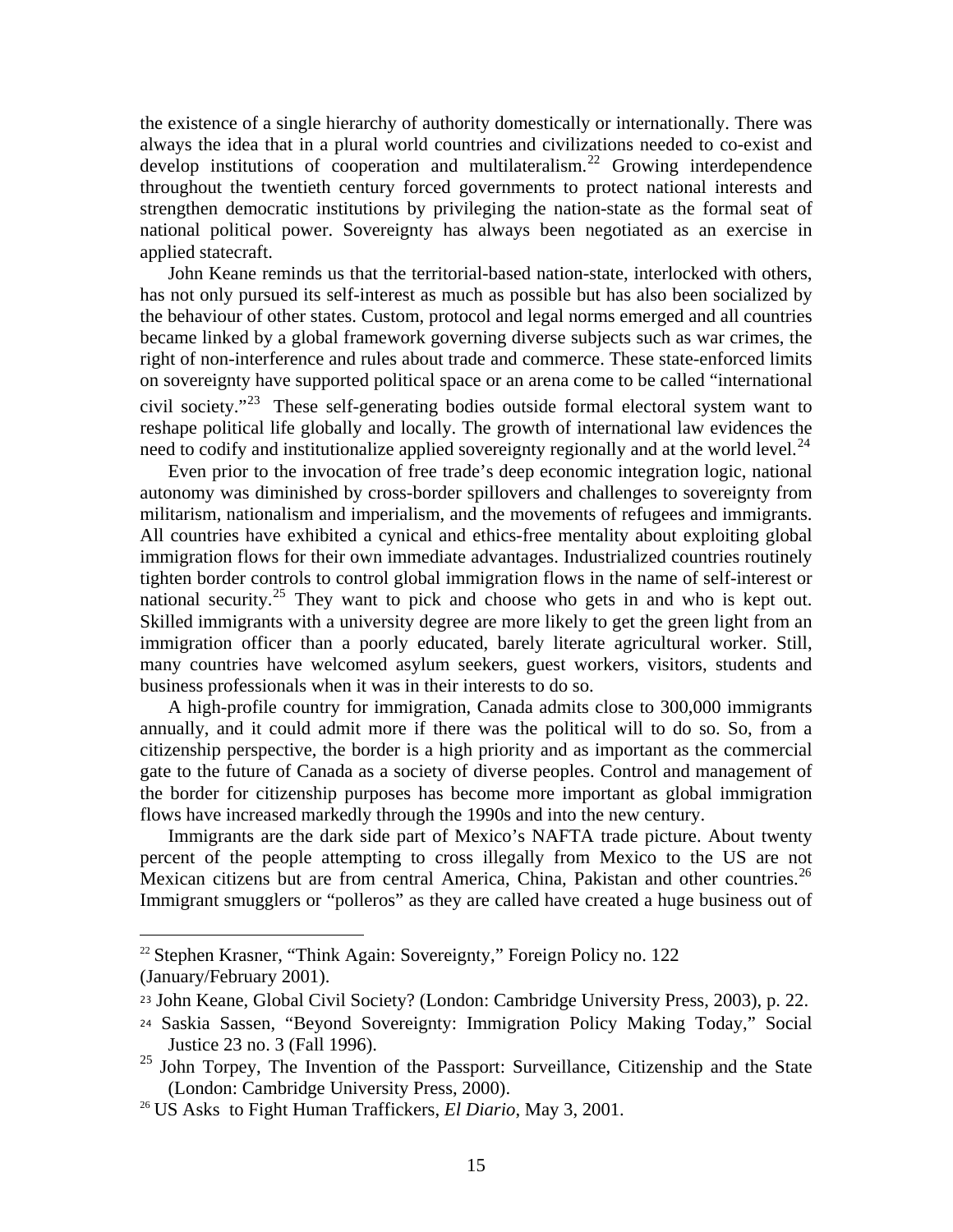human trafficking. Since 1995 more than three thousand have lost their lives while hoping for a better life. Police corruption, incarceration and danger await the migrants from Guerrero, Chiapas, Jalisco, Oaxaca and Michoacan. All along the border Grupo Beta, the Mexican government agency supposedly dedicated to protecting the lives of migrants, regularly fails to make Mexican migration orderly and legal. Migrants continue to cross to the US via dangerous mountains and desert routes. Human rights groups are highly critical of Grupo Beta's record and dozens of agents have resigned under the threat of prosecution. Immigrant smuggling rings have bribed Mexican officials and compromised Mexican law. US officials regard these human trafficking organizations as a Mexican problem, but the fact is that US employers continue to hire cheap Mexican labour without fear of legal retribution. The US Congress has ruled out an amnesty program for undocumented workers currently employed in the US.<sup>[27](#page-15-0)</sup>

 Mexico's human right's record is far from satisfactory. It has not been active and committed enough to defending immigrants welfare despite Castañeda's declaration while foreign minister, that human rights are universal and indivisible. <sup>[28](#page-15-1)</sup> The deeper issue is that soft, underperforming labour markets do not follow the neo-liberal logic of supply and demand, but require an active role for the state to generate the jobs needed. Until the Mexican government is able to raise the employment bar, organize the labour market and provide sufficient short and long term work for its citizens, stemming the massive tide of migration will continue to be the top policy issue for Mexico as it enters the post-NAFTA era.

 Canada's immigration situation is dramatically different. Canada is a gateway for political refugees despite the fact that Canada's immigration strategy has changed a lot in the last decade. The demand to admit more refugees is constant. Canada processes between 20,000 and 30,000 refugee applications annually and provides social support and an administrative body to process these claims.

 In 2001 Canada received a record number of applications from asylum seekers, 44,500, a 20 percent increase over the number of claims in 2000. Ninety percent of refugees arrive with false documents, having had to escape their homeland without official papers. The Canadian immigration authorities recognized the claims of 13,336 as bone fide refugees and another 5,430 cases were abandoned, withdrawn or otherwise closed. Officially, Ottawa claims a success rate of 47 percent for all applications referred to the Immigration and Refugee Board (IRB). In fact, the approval rate is about 30 percent excluding administratively closed and withdrawn cases. Canada had about 14,000 asylum seekers from Pakistan, Sri Lanka, Zimbabwe, Congo-Kinshasa, Colombia and China in 2001. Over 76 percent of these political refugees were given legal status in Canada.

 Since the end of 2001, Canada has altered asylum procedures and given Citizenship and Immigration officers the power to rule a claimant ineligible for refugee status "if the claimant had a criminal record, posed a threat to national security, or had been recognized

 $\overline{a}$ 

<span id="page-15-0"></span><sup>27</sup> Jamie Velázquez, All Beta Agents Under Investigation, *La Cronica (*Méxical*i),* August 20,2001

<span id="page-15-1"></span><sup>28</sup> Jorge Castaneda, "Los ejes de la politica exterior de México", *Nexos,* volume 23, no.288, December 2001, cited in Ana Covarrubias, Human Rights and Mexico Foreign Policy, a paper prepared for the Robarts Centre Canada-Mexico Big Picture Reality International Conference, November 7-8, 2005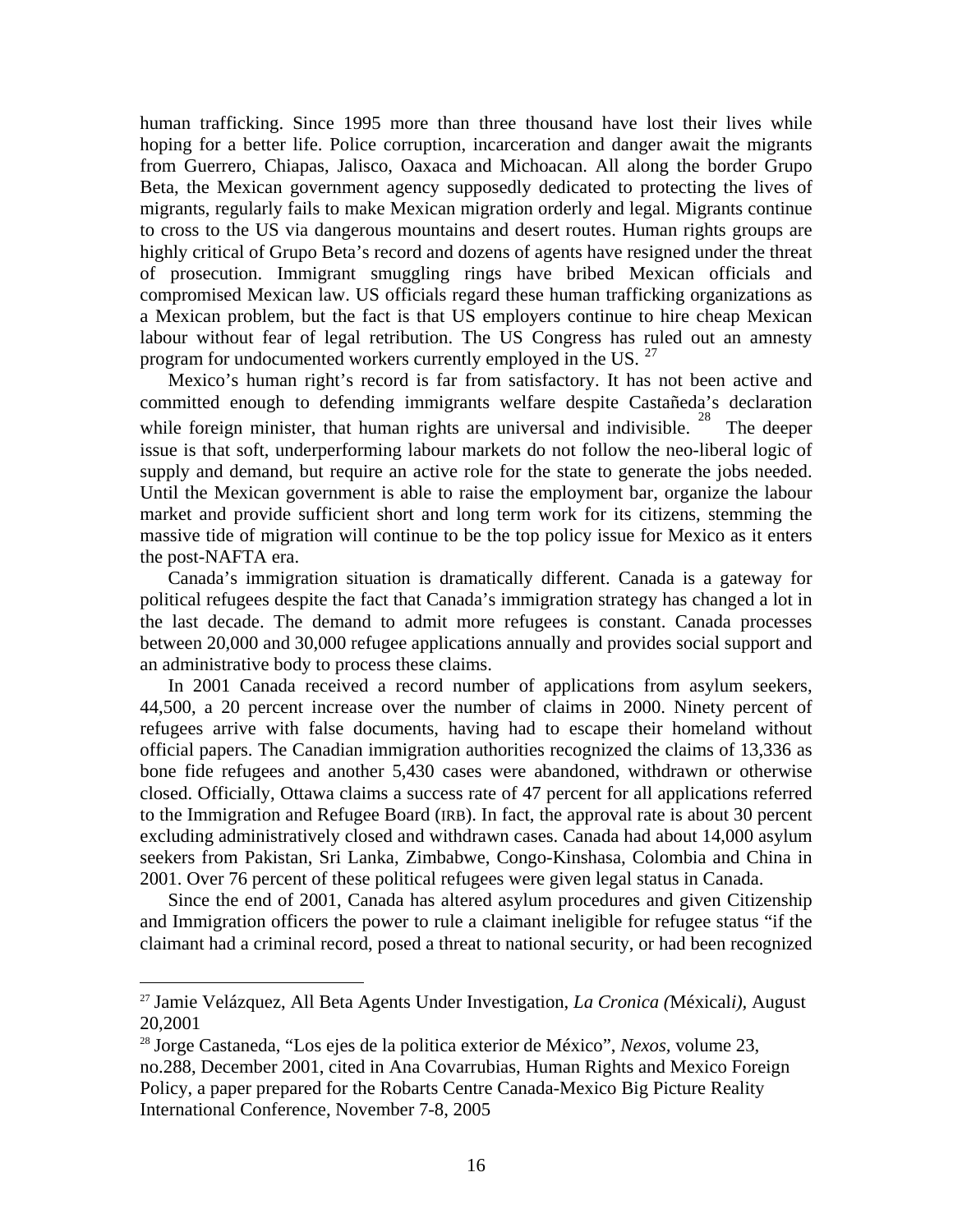as a refugee in another country," such as the US. Ottawa now has given the Department of Citizenship and Immigration the power to remove that individual without the right to file a refugee claim to a higher tribunal should that person be refused refugee status in the US. Under pressure from the Bush administration, Canada has taken a step backward and made it more difficult for political refugees to settle here.<sup>[29](#page-16-0)</sup>

 The ethical questions surrounding acceptance of refugees from wartorn regions have forced states to look beyond their borders. It is not only commerce that dilutes the ideal of sovereignty, but also human rights issues. The growth of international human rights law is the most visible and powerful restraint on national sovereignty in the modern period. Law, even more than commerce, reaches behind the security-tight frontiers of the nation-state, trying to hold countries accountable for what occurs behind and beyond their national frontiers.<sup>[30](#page-16-1)</sup> The theory of relative sovereignty and international standards of enforcement frequently bear little relationship to each other. International covenants have the force of moral suasion, but lack the political clout to hold to account those responsible for crimes against humanity, genocide and terrorism. No country is absolutely sovereign and the negotiation of sovereignty remains essentially a political act rather than an objective legal standard that is enforceable everywhere.

 The International Criminal Court recently created by the General Assembly of the UN to apprehend and prosecute individuals charged with crimes against humanity, genocide and egregious violations of human rights is a singular new development. It is a response to the horrifying number of civilians massacred on many continents. An international criminal court is one of the crucial missing links in the international legal system. The International Court of Justice at the Hague only handles cases between states and not between individuals. Now individuals can be prosecuted and brought to justice for war crimes for which no one in the past was held accountable. $31$ 

 The establishment and authority of the International Criminal Court was opposed by the Clinton and Bush governments, who refused to recognize its jurisdiction to try US citizens charged with past or future war crimes. $32$  In the present era, constraining US power and requiring it to adhere to international rules has become a top priority for the international community. As the fallout from the Iraq war affects the global political landscape, Canada and Mexico have yet to make up their respective minds as to whether, in Robert Kagan's terms, they value hard power and military strength more than soft-power tools such as human security and multilateralism.<sup>[33](#page-16-4)</sup> A fork in the road has been reached, and Canadians and Mexicans have to make up their minds collectively on this

<span id="page-16-0"></span><sup>29</sup>  $29$  The data are from the US Committee on Refugees at <http://www.refugees.org/world/articles/wrs02\_easial.cfm#japan>.

<span id="page-16-1"></span><sup>&</sup>lt;sup>30</sup> Robert Howse, "Special Symposium: Boundaries of the WTO," American Journal of International Law 96 (2002).

<span id="page-16-2"></span> $31$  Despite large gaps in the rules and frequent disregard of international norms by many states, international human rights advocates remain cautiously optimistic with the establishment of the International War Crimes Court.<br><sup>32</sup> For details on its mandate, see <http://www.un.org/law/icc/general/overview.htm>.

<span id="page-16-3"></span>

<span id="page-16-4"></span><sup>&</sup>lt;sup>33</sup> Robert Kagan, Of Paradise and Power: America and Europe in the New World Order (New York: Knopf, 2003), p. 33.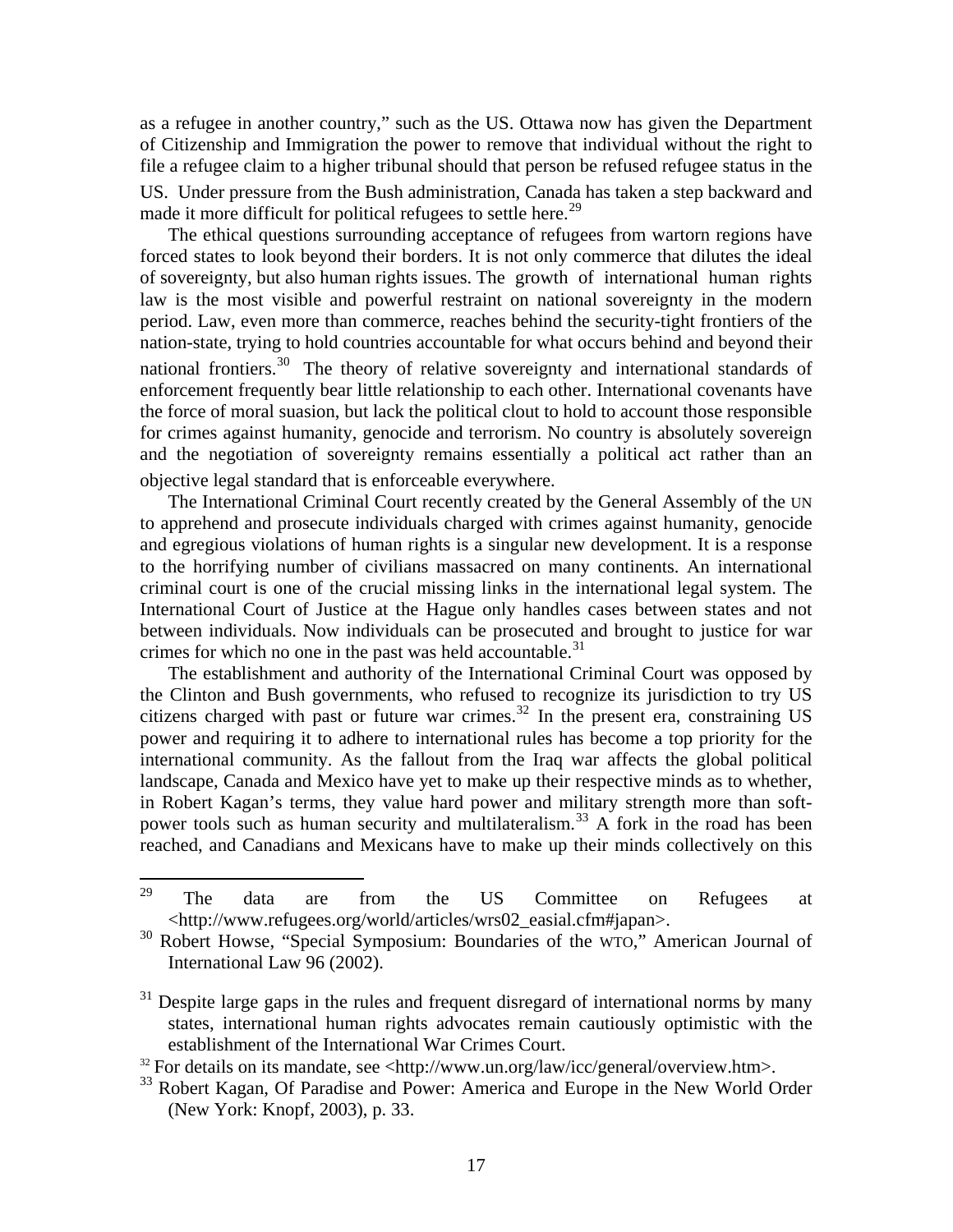most basic question.

### Protecting the US Nation: Neighbourliness a Scarce Commodity

The third principle is that *even with the fundamentals down pat, the border can no longer be thought of as a nineteenth century wall expected to protect a country's sovereignty; only democracy and political will have real effect on strengthening the social bond in a period of intense globalization.* During the modern period the majority of Canadians and Mexicans have become instinctively "soft" nationalists as a defensive reflex against growing US influence on North American life. Soft nationalists have been committed to the UN system and a multilateral world order that had rules, predictability and limits on superpowers. Ordinary Canadians no less than Mexicans want to maintain access to the US market and are equally committed to stronger sovereign practices. The free trade agreement punched holes in the two borders and rendered them less of a regulatory gate.

 Member states of the EU have discovered that public authority and private markets follow very different trajectories and that political culture changes very slowly in comparison to the dynamics of powerful market forces. This is also the case for Mexico. Mexico's transition has been dogged by the triple threat of populism, authoritarianism, and nationalism. Neoliberalism has been a wild card that exaggerates regressive tendencies. In *Blood, Ink and Culture* Bartra "democratic systems invent and construct strange political prostheses to protect themselves."  $34$  They need an "iron lung" to stimulate political renewal to correct the democratic system's malfunctioning. The temptation is to stay with what you know and not deepen and strengthen the public sphere that can be a powerful alternative to the economic determinism of NAFTA. Mexico's and Canada's "defensive reflexes" to this fundamental issue take them down very different paths. Cumulatively, these persistent differences have had an enormous impact on defining who Canadians are. The Canadian psyche has yet to absorb the compelling idea that convergence and divergence can occur simultaneously and it is the "net effects" that matter in the end. Canadians have yet to make this the cornerstone of Canada-US relations.

 The most powerful forces reshaping Canada's political agenda are domestic, not global, and as its new accent on social pluralism intensifies cleavages from race, language and class, Canada and the US have grown more dissimilar than similar. Diversity and multiculturalism work together in Canada to provide a large constituency with an appetite for social programs. In the United States, the twin axes of modern diversity and a legal culture of individual rights work against race and class, and "interact in ways that undermine support for the welfare state."<sup>[35](#page-17-1)</sup> North Americans should pause to reflect why this is so.

### The Authentic Border

 $\overline{a}$ 

Even though 80 percent of Canadians live within 160 kilometres of the US border, deep differences between the two countries persist. Take the case of Toronto and Buffalo—

<span id="page-17-0"></span><sup>34</sup> Roger Bartra, *Blood, Ink and Culture:Miseries and Splendors of the Post-Mexican Condition.*, Durham NC: Duke University Press, 2002, p.25

<span id="page-17-1"></span><sup>&</sup>lt;sup>35</sup> Banting, George Hoberg and Richard Simeon, Degrees of Freedom: Canada and the United States in a Changing World (Montreal: McGill-Queen, 1997), p. 400.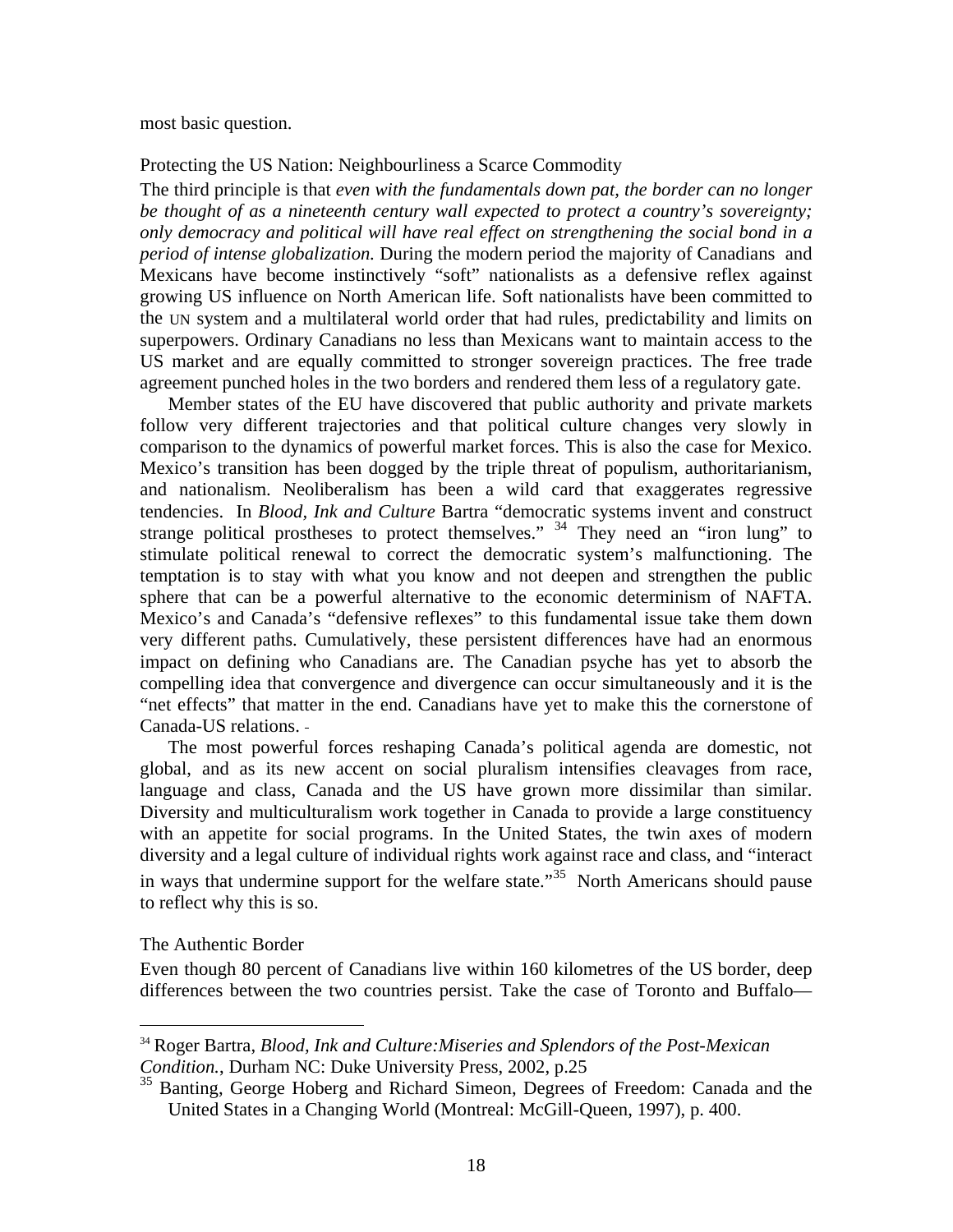close neighbours, but worlds apart in terms of health care, taxes, job security, garbage collection, road maintenance, culture and job creation. However, when these communities are in dire need and require funds to build their infrastructure or pay for social services, they both wave the flag of their regional identity to gain national attention and political leverage. US states look to Washington to solve their fiscal crises, while provinces expect Ottawa to provide more funds. It is ridiculous to think it might be otherwise.

 If we look north to Canada, it is striking that Canada's powerfully embedded political culture remains the authoritative and constant "forty-ninth parallel" that separates these societies. Institutions, values and all kinds of practices are inescapably public and more resistant to supply and demand signals than any contemporary theory of economics can explain. Thus, the demands of territory on identity and self-knowledge are surprisingly undiminished by cross-border effects and globalization. US influence on what Canadians think and believe could decline further as we become more visibly un-American in terms of equality, diversity and the social bond.

 But the political divide that separates the two countries remains enormous even when these continental neighbours follow remarkably parallel policies. In Lawrence Martin's choice epithet, penned two decades ago, the "tie of spirit" has never acquired any formidable policy legs in Washington, even in the area of commercial policy where the two countries have the most at stake. $36$ 

### The Crisis of Nationalism

 $\overline{a}$ 

In the world of US trade politics, America's borders are constructed by law and geography but are politicized by self-interest. Now more than ever the Homeland Security Act has re-nationalized the US side of the border and explicitly extended it into Canadian and Mexican domestic space as part of its stated need to "protect our nation's critical infrastructure."45

 Since 9/11 Canada and Mexico have not been spared from the brunt of US unilateralism. Washington has changed the rules on entry into the US by Canadian citizens who will require a passport to enter; without consultation it is has begun the militarization of the border by building 1800 watchtowers along its side of the  $49<sup>th</sup>$ parallel; the US Coast Guard has secretly started using the Great Lakes for weapons training; the US Congress has rejected any amnesty for the millions of Mexicans living without full legal status in the US; US authorities seized Mahar Arar, a Canadian citizen, en route to Canada and sent him to Syria where he was tortured and held prisoner. Even commercially, American and Canadian interests diverge strikingly.<sup>[37](#page-18-1)</sup> In the Canada-US softwood truce Washington insisted that US companies would keep more than a \$1 billion in illegal duties but also required Canadian companies to withdraw 30 lawsuits

<span id="page-18-0"></span><sup>&</sup>lt;sup>36</sup> Lawrence Martin, The Presidents and the Prime Ministers: Washington and Ottawa Face to Face, The Myth of Bilateral Bliss, 1867–1982 (Toronto: Doubleday Canada, 1983), p. 21.

<span id="page-18-1"></span> $37$  For a detailed examination of the shortcomings of the Martin government, see Daniel Drache, "Friends at a Distance: Reframing Canada's Strategic Priroties after the Bush Revolution in Foreign Policy", in *Canada Among Nations 2005 Split Images* ed. Andrew Cooper and Dane Rowlands, Montreal: McGill-Queen's University Press, 2005.